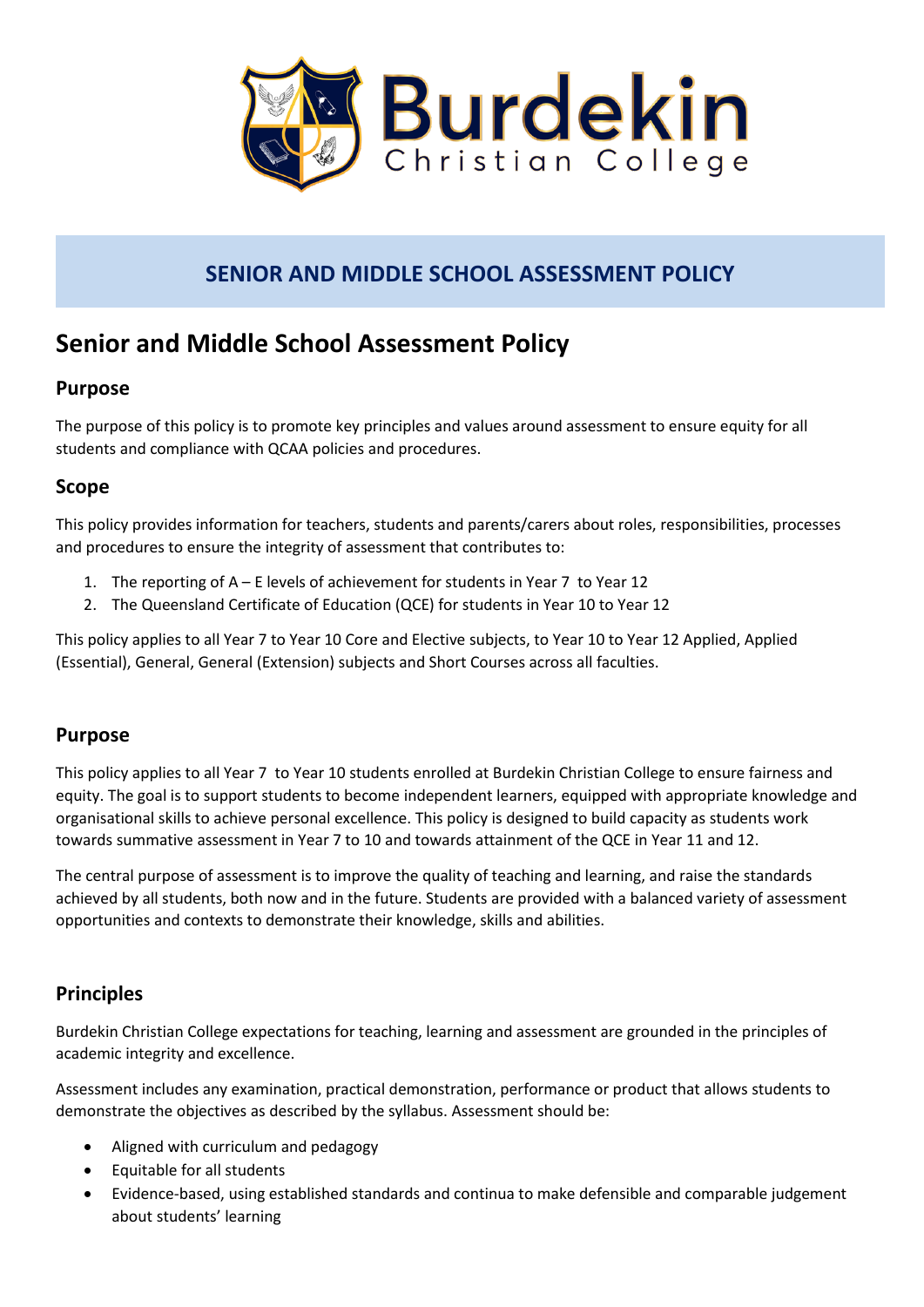- Ongoing, with a range and balance of evidence compiled over time to reflect the depth and breadth of students' learning
- Transparent, to enhance professional and public confidence in the processes used, the information obtained and the decisions made
- Informative of where students are in their learning.

High-quality assessment is characterised by three attributes:

- Validity, through alignment with what is taught, learnt and assessed
- Accessibility, so that each student is given opportunities to demonstrate what they know and can do
- Reliability, so that assessment results are consistent, dependable and repeatable.

### **Promoting Academic Integrity**

Burdekin Christian College promotes academic integrity by developing students' skills and modelling appropriate academic practices. The following whole-school procedures support this endeavour.

| <b>QCE and QCIA</b><br>policy and<br>procedures<br>handbook                                                           | <b>Policy and procedures</b>                                                                                                                                                                                                                                                                                                                                                                                                                                                                                                                                                                                                                                                                                                                                                                                                                                                          |
|-----------------------------------------------------------------------------------------------------------------------|---------------------------------------------------------------------------------------------------------------------------------------------------------------------------------------------------------------------------------------------------------------------------------------------------------------------------------------------------------------------------------------------------------------------------------------------------------------------------------------------------------------------------------------------------------------------------------------------------------------------------------------------------------------------------------------------------------------------------------------------------------------------------------------------------------------------------------------------------------------------------------------|
| <b>Location and</b><br>communication<br>of policy                                                                     | The school assessment policy is located on the school website at (TBA). All questions<br>regarding this policy should be referred to the Deputy Principal.<br>To ensure the assessment policy is consistently followed by students, it will be revisited at<br>the beginning of each semester. Relevant processes will be clarifies:<br>at enrolment interviews<br>$\bullet$<br>during set planning<br>$\bullet$<br>when the assessment schedule is published<br>$\bullet$<br>when each task is handed to students<br>$\bullet$                                                                                                                                                                                                                                                                                                                                                       |
| <b>Expectations</b><br>about engaging<br>in learning and<br>assessment<br>Section 1.2.4<br>Section 2<br>Section 8.5.1 | Burdekin Christian College has high expectations for academic integrity and student<br>participation and engagement in learning and assessment. Students are required to<br>complete all course and assessment requirements on or before set due dates.<br><b>Student responsibility</b><br>Students are expected to:<br>engage in the learning for the subject or course of study<br>$\bullet$<br>produce evidence of achievement that is authenticated as their own work<br>$\bullet$<br>submit responses to scheduled assessment on or before the due date.<br>$\bullet$<br>To emphasise the importance of integrity in academic practices, staff will regularly engage in<br>completing academic integrity training. Students will be supported to complete academic<br>integrity training (QCAA courses available at myQCE) to support effective participation in<br>assessment. |
| <b>Due Dates</b><br>Section 8.5.2<br>Section 8.5.3                                                                    | <b>College responsibility</b><br>Burdekin Christian College is required to adhere to QCAA policies for gathering evidence of<br>student achievement on or before the due date.<br>Examination dates and due dates for assignments tasks will be provided via the assessment<br>schedule and in each subject Google Classroom. Due dates for final responses, checkpoints<br>and drafts will also be provided on task sheets for assignment tasks.                                                                                                                                                                                                                                                                                                                                                                                                                                     |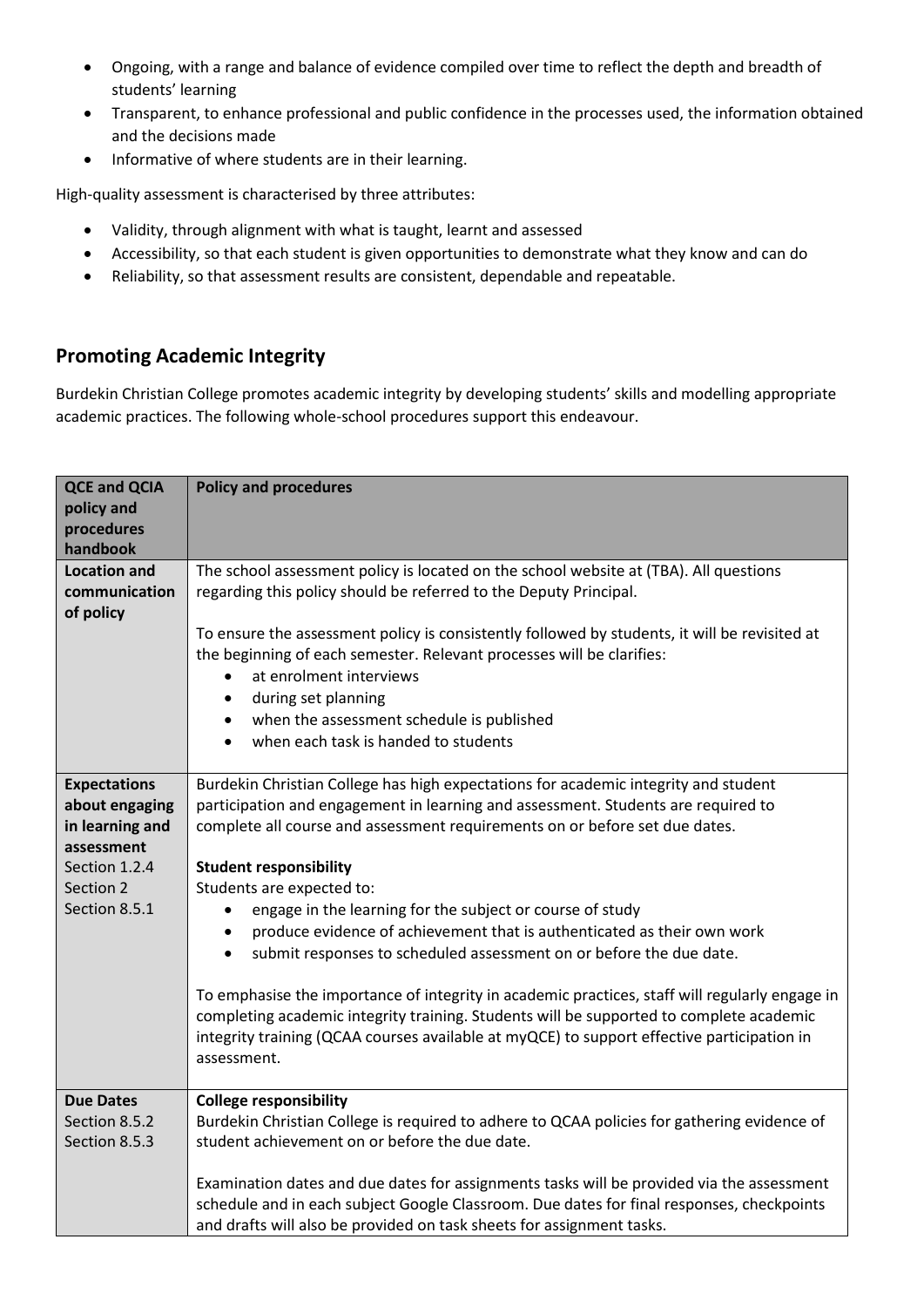| Submitting,<br>collecting and<br>storing<br>assessment<br>information<br>Section 9 | The assessment schedule will:<br>align with syllabus requirements<br>$\bullet$<br>provide sufficient working time for students to complete the task<br>٠<br>allow for internal quality assurance processes<br>٠<br>enable timelines for QCAA quality assurance processes to be met<br>$\bullet$<br>be clear to teachers, students and parents/carers<br>$\bullet$<br>be consistently applied<br>$\bullet$<br>be clearly communicate at the start of each term<br>$\bullet$<br>give consideration to allocation of workload.<br><b>Student responsibility</b><br>Students are responsible for:<br>recording due dates in their diaries<br>$\bullet$<br>planning and managing their time to meet the due dates<br>$\bullet$<br>informing the school as soon as possible if they have concerns about assessment<br>$\bullet$<br>load and meeting due dates<br>Assessment is expected to be submitted/completed by a student on or before (where<br>applicable) the due date/time stipulated in the assessment conditions.<br>In cases where students are unable to meet a due date, they will:<br>apply for an extension through the (WHO? - normally HOD) in consultation with the<br>٠<br>classroom teacher as soon as possible<br>provide the school with a reasonable explanation including relevant documentation,<br>٠<br>e.g. medical certificate, AARA application - confidential medical form / student<br>statement, third party advice (Senior) e.g. illness/misadventure<br>adhere to alternative arrangements for submission of assessment, if applicable, as<br>$\bullet$<br>decided by the school.<br>All final decision for change of conditions of AARA are at the Principal's discretion. Senior<br>students refer to AARA information below.<br>Assessment instruments, where applicable, will provide information about Burdekin<br>Christian College's arrangements for submission of check point, draft and final responses,<br>including due dates, conditions and file types.<br>All assessment evidence, including draft responses, will be submitted by their due date/time<br>as per the assessment conditions. Where required, students will submit assessment to<br>teachers online via email, saving on student drive etc., as per the directions in the<br>assessment conditions.<br>Draft and final responses for all internal assessment will be collected and stored in each |
|------------------------------------------------------------------------------------|-------------------------------------------------------------------------------------------------------------------------------------------------------------------------------------------------------------------------------------------------------------------------------------------------------------------------------------------------------------------------------------------------------------------------------------------------------------------------------------------------------------------------------------------------------------------------------------------------------------------------------------------------------------------------------------------------------------------------------------------------------------------------------------------------------------------------------------------------------------------------------------------------------------------------------------------------------------------------------------------------------------------------------------------------------------------------------------------------------------------------------------------------------------------------------------------------------------------------------------------------------------------------------------------------------------------------------------------------------------------------------------------------------------------------------------------------------------------------------------------------------------------------------------------------------------------------------------------------------------------------------------------------------------------------------------------------------------------------------------------------------------------------------------------------------------------------------------------------------------------------------------------------------------------------------------------------------------------------------------------------------------------------------------------------------------------------------------------------------------------------------------------------------------------------------------------------------------------------------------------------------------------------------------------------------------------------------------------------------------------------------------------------------------|
|                                                                                    | student's folio. Live performance assessments will be recorded and stored as required for<br>QCAA processes. All evidence used for making judgements is stored on the school server.                                                                                                                                                                                                                                                                                                                                                                                                                                                                                                                                                                                                                                                                                                                                                                                                                                                                                                                                                                                                                                                                                                                                                                                                                                                                                                                                                                                                                                                                                                                                                                                                                                                                                                                                                                                                                                                                                                                                                                                                                                                                                                                                                                                                                        |
| Appropriate                                                                        | Burdekin Christian College is a supportive and inclusive school. Materials and texts are                                                                                                                                                                                                                                                                                                                                                                                                                                                                                                                                                                                                                                                                                                                                                                                                                                                                                                                                                                                                                                                                                                                                                                                                                                                                                                                                                                                                                                                                                                                                                                                                                                                                                                                                                                                                                                                                                                                                                                                                                                                                                                                                                                                                                                                                                                                    |
| materials<br>Section 7.1<br>Section 8.5.3                                          | chosen with care in this context by students and staff.                                                                                                                                                                                                                                                                                                                                                                                                                                                                                                                                                                                                                                                                                                                                                                                                                                                                                                                                                                                                                                                                                                                                                                                                                                                                                                                                                                                                                                                                                                                                                                                                                                                                                                                                                                                                                                                                                                                                                                                                                                                                                                                                                                                                                                                                                                                                                     |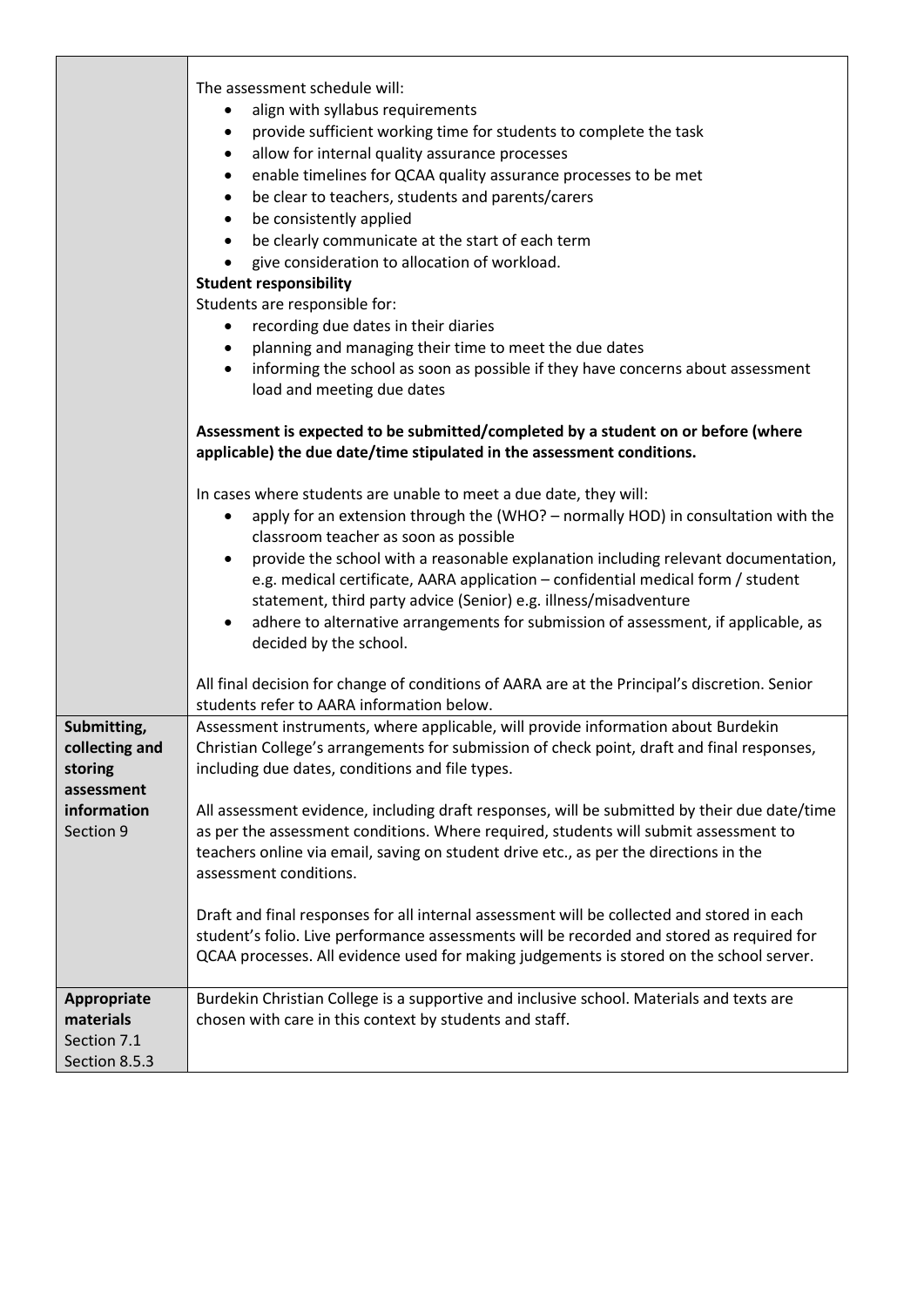## **Ensuring Academic Integrity**

Burdekin Christian College has procedures to ensure that there is consistent application of the assessment policy and that staff and students optimise opportunities to understand academic integrity. The following procedures are to be applied in this context.

#### **Internal Assessment Administration**

| <b>QCE and QCIA</b><br>policy and<br>procedures<br>handbook | <b>Policy and procedures</b>                                                                                                                                                                                                                                                                                                                                                                                                                                                                                                                                                                                                                                                                                                                                                                                                                                                                                                                                                                                                                                                                                                                                                                                                                          |
|-------------------------------------------------------------|-------------------------------------------------------------------------------------------------------------------------------------------------------------------------------------------------------------------------------------------------------------------------------------------------------------------------------------------------------------------------------------------------------------------------------------------------------------------------------------------------------------------------------------------------------------------------------------------------------------------------------------------------------------------------------------------------------------------------------------------------------------------------------------------------------------------------------------------------------------------------------------------------------------------------------------------------------------------------------------------------------------------------------------------------------------------------------------------------------------------------------------------------------------------------------------------------------------------------------------------------------|
| <b>Scaffolding</b><br>Section 7.2.1                         | Scaffolding for assessment helps students understand the process for completing the task.<br>Scaffolding will:<br>maintain the integrity of the requirement of the task or assessment instrument<br>allow for unique student responses and not lead to a predetermined response.<br>$\bullet$<br>Across the phases of learning, students will gradually be given more responsibility for<br>understanding the processes required to complete their tasks.                                                                                                                                                                                                                                                                                                                                                                                                                                                                                                                                                                                                                                                                                                                                                                                             |
| <b>Checkpoints</b>                                          | <b>Checkpoints will:</b>                                                                                                                                                                                                                                                                                                                                                                                                                                                                                                                                                                                                                                                                                                                                                                                                                                                                                                                                                                                                                                                                                                                                                                                                                              |
| Section 8.5.3                                               | be detailed on student task sheets<br>monitor student progress<br>٠<br>be used to establish student authorship<br>$\bullet$<br>Students will work on assessment during designated times and show evidence of progress at<br>schedules checkpoints.<br>Teachers will use these checkpoints to identify and support students to complete their<br>assessment.<br>Teachers in Years 7 - 10 will support students to meet checkpoints which may include<br>contacting suitable intervention strategies, referral to the Deputy Principal and/or contact<br>with a parent/carer. Teachers in Senior School (11-12) will implement support strategies<br>and notify the Deputy Principal and parent/carers for support/intervention, where<br>checkpoints are not met. Students with assessment that is unsatisfactory at a checkpoint<br>will be expected to participate in support determined by the teacher and/or Deputy<br>Principal until assessment meets a satisfactory standard. Repeated failure to participate<br>satisfactorily including engagement with support, will result in referral to the Deputy<br>Principal for further support/intervention. Failure to submit assessment at a checkpoint is<br>deemed unsatisfactory participation. |
| <b>Drafting</b><br>Section 7.2.2<br>Section 8.3             | Drafting is a key checkpoint. Types of drafts differ depending on the given subject, e.g.<br>written draft, rehearsal of a performance piece, or a product in development. Drafts might<br>be used as evidence of student achievement in the case of illness or misadventure, or non-<br>submission for other reasons.<br>Feedback on a draft is:<br>provided on a maximum of one draft of each student's response - referring to<br>complete draft e.g. if collect in parts, each part may be given feedback<br>a consultative process that indicates aspects of the response to be improved or<br>٠<br>further developed<br>delivered in a consistent manner and format for all students<br>$\bullet$<br>provided within one week of a submission of a draft.<br>٠<br>Feedback on a draft must not:<br>compromise the authenticity of a student response<br>introduce new ideas, language or research to improve the quality and integrity of<br>٠<br>the student work                                                                                                                                                                                                                                                                              |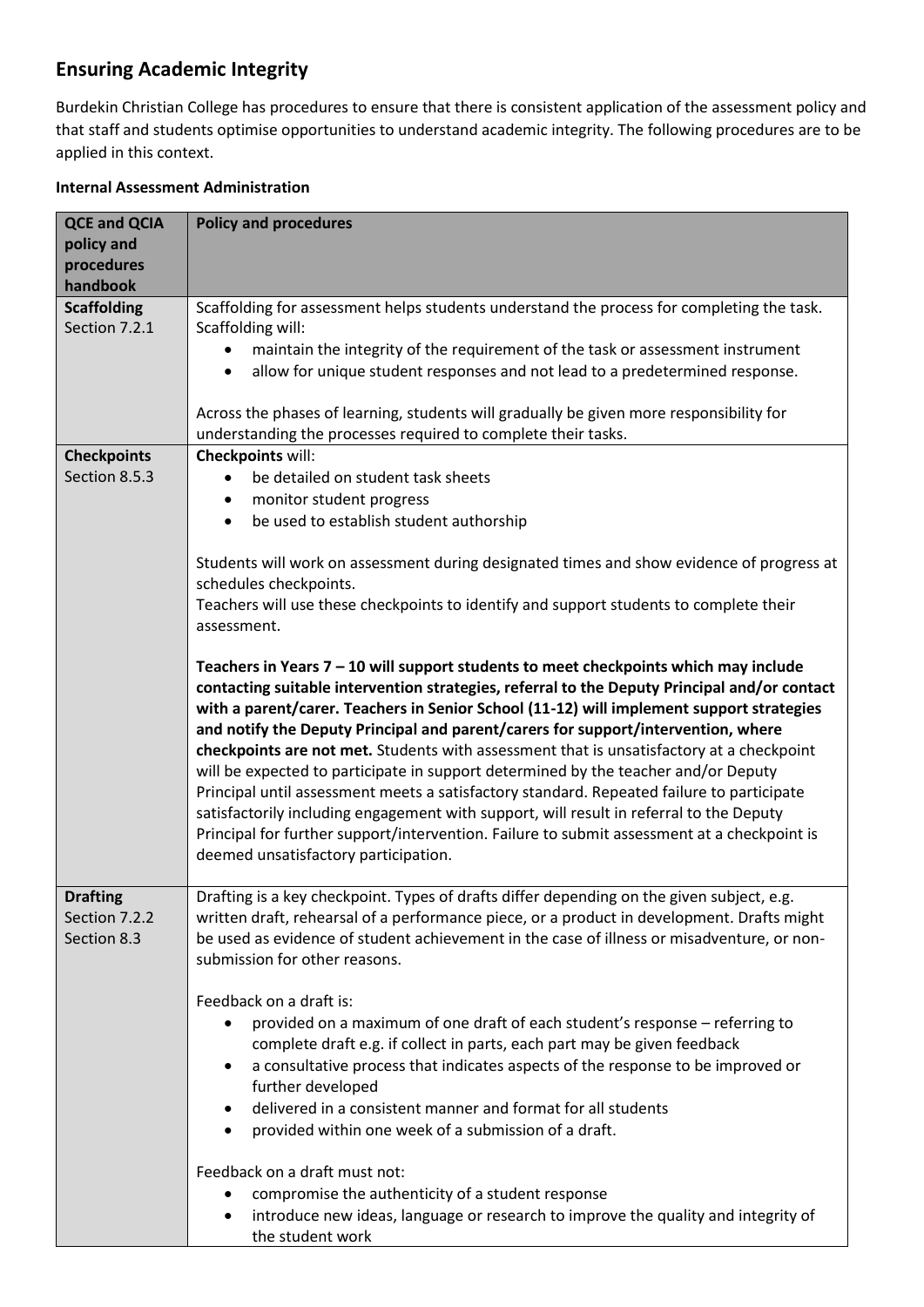|                      | edit or correct spelling, grammar, punctuation and calculations<br>$\bullet$                                                                                                                                                                                                                                                                                                                                                                                                                                                                                                                                                                                                                                           |
|----------------------|------------------------------------------------------------------------------------------------------------------------------------------------------------------------------------------------------------------------------------------------------------------------------------------------------------------------------------------------------------------------------------------------------------------------------------------------------------------------------------------------------------------------------------------------------------------------------------------------------------------------------------------------------------------------------------------------------------------------|
|                      | allocate a mark.                                                                                                                                                                                                                                                                                                                                                                                                                                                                                                                                                                                                                                                                                                       |
|                      | Reporting is an indication of a student's performance in all aspects of the course for the<br>reporting period.                                                                                                                                                                                                                                                                                                                                                                                                                                                                                                                                                                                                        |
|                      |                                                                                                                                                                                                                                                                                                                                                                                                                                                                                                                                                                                                                                                                                                                        |
|                      | A copy of the draft with feedback will be stored electronically or in hard copy in a student<br>folder/folio.                                                                                                                                                                                                                                                                                                                                                                                                                                                                                                                                                                                                          |
|                      | Parents and caregivers will be notified by the teacher via email and/or phone about non-<br>submission of drafts and the processes to be followed. Students with assessment that is<br>unsatisfactory at a draft will be expected to participate in support determined by the<br>teacher until assessment meets a satisfactory standard. Teachers are not expected to mark<br>drafts that are not submitted by the due date/time. Repeated failure to participate<br>satisfactorily including engagement with support, will result in referral to the Deputy<br>Principal for further support/intervention. Failure to submit a draft by a due date is<br>deemed refusal to participate (unsatisfactory participation) |
| <b>Managing</b>      | Students must adhere to assessment response lengths as specified by syllabus documents,                                                                                                                                                                                                                                                                                                                                                                                                                                                                                                                                                                                                                                |
| response length      | e.g. word length range, time frame for a performance etc. For example, where a word                                                                                                                                                                                                                                                                                                                                                                                                                                                                                                                                                                                                                                    |
| Section 7.2.3        | length range of 500-600 words is provided, a student response must be within this word<br>range. The procedures below support students to manage their response length.                                                                                                                                                                                                                                                                                                                                                                                                                                                                                                                                                |
|                      | All assessment instruments indicate the required length of the response.<br>$\bullet$                                                                                                                                                                                                                                                                                                                                                                                                                                                                                                                                                                                                                                  |
|                      | Teaching and learning programs embed subject-specific strategies about<br>$\bullet$                                                                                                                                                                                                                                                                                                                                                                                                                                                                                                                                                                                                                                    |
|                      | responding purposefully within the prescribed conditions of the task.                                                                                                                                                                                                                                                                                                                                                                                                                                                                                                                                                                                                                                                  |
|                      | Model responses within the required length are available (Year 11-12).<br>$\bullet$                                                                                                                                                                                                                                                                                                                                                                                                                                                                                                                                                                                                                                    |
|                      | Feedback about length is provided by teachers at checkpoints.<br>$\bullet$                                                                                                                                                                                                                                                                                                                                                                                                                                                                                                                                                                                                                                             |
|                      | Feedback about length is provided by teachers at draft.<br>$\bullet$                                                                                                                                                                                                                                                                                                                                                                                                                                                                                                                                                                                                                                                   |
|                      | After all these strategies have been implements, if the student's response exceeds the word<br>length required by the syllabus, the school will either:                                                                                                                                                                                                                                                                                                                                                                                                                                                                                                                                                                |
|                      | mark only the work up to the required length, excluding evidence over the<br>prescribed limit<br>OR                                                                                                                                                                                                                                                                                                                                                                                                                                                                                                                                                                                                                    |
|                      | allow a student to redact their response to meet the required length, before a<br>judgement is made on the student work. This process would occur at the discretion<br>of the school and under supervision of a member of staff.                                                                                                                                                                                                                                                                                                                                                                                                                                                                                       |
|                      | And, annotate any such student work submitted for confirmation purposes (Year 12)<br>purposes to clearly indicate the evidence used to determine a mark.                                                                                                                                                                                                                                                                                                                                                                                                                                                                                                                                                               |
|                      |                                                                                                                                                                                                                                                                                                                                                                                                                                                                                                                                                                                                                                                                                                                        |
|                      | For Year 11 and 12, the QCE and QCIA Handbook section 7.2.3 on managing response length<br>provided further guidelines about the length of response including a comprehensive table                                                                                                                                                                                                                                                                                                                                                                                                                                                                                                                                    |
|                      | that gives specific guidance on inclusions for work count and exclusions for word count, e.g.                                                                                                                                                                                                                                                                                                                                                                                                                                                                                                                                                                                                                          |
|                      | in text citations, appendices, title pages etc.                                                                                                                                                                                                                                                                                                                                                                                                                                                                                                                                                                                                                                                                        |
|                      |                                                                                                                                                                                                                                                                                                                                                                                                                                                                                                                                                                                                                                                                                                                        |
| Authentication       | Accurate judgements of student achievement can only be made on student assessment                                                                                                                                                                                                                                                                                                                                                                                                                                                                                                                                                                                                                                      |
| student<br>responses | responses that are authenticated as their own work.                                                                                                                                                                                                                                                                                                                                                                                                                                                                                                                                                                                                                                                                    |
| Section 7.3.1        | Burdekin Christian College uses the authentication strategies promoted by QCAA. The                                                                                                                                                                                                                                                                                                                                                                                                                                                                                                                                                                                                                                    |
|                      | authentication strategies will be specified on assessment instruments. All students are                                                                                                                                                                                                                                                                                                                                                                                                                                                                                                                                                                                                                                |
|                      | expected to submit assessment as per the authentication strategies specified on assessment<br>instruments.                                                                                                                                                                                                                                                                                                                                                                                                                                                                                                                                                                                                             |
|                      | In cases where a student response is not authenticated as a student's own work, procedures<br>for managing alleged academic misconduct will be followed.                                                                                                                                                                                                                                                                                                                                                                                                                                                                                                                                                               |
| <b>Managing</b>      | Burdekin Christian College is committed to reducing barriers to success for all students.                                                                                                                                                                                                                                                                                                                                                                                                                                                                                                                                                                                                                              |
| <b>Special</b>       |                                                                                                                                                                                                                                                                                                                                                                                                                                                                                                                                                                                                                                                                                                                        |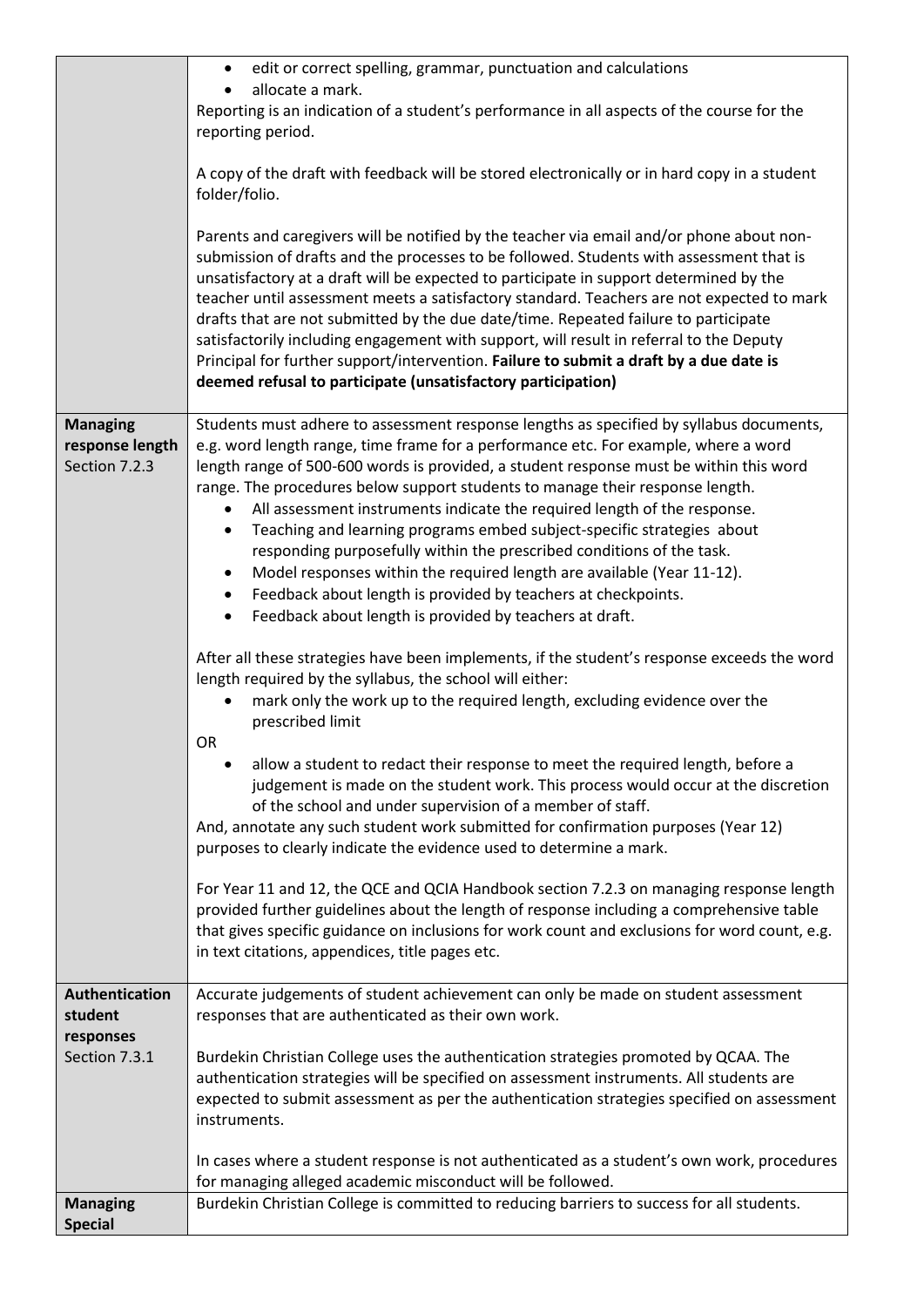| <b>Consideration</b><br>$(7-12)$ and/or<br><b>Access</b><br>arrangements<br>and reasonable<br>adjustments,<br>including illness<br>and<br>misadventure<br>(AARA) Year 11<br>$-12$<br>Section 6 | <b>Special Consideration</b><br>For Middle School (Year 7-10) students that require special consideration for assessment<br>need to complete the BCC Assessment Extension Request found on website and Google<br>Classrooms and submit to the relevant teacher prior to the due date. A sample is included<br>below.<br>In the case of an illness or last minute extenuating circumstance, special<br>$\bullet$<br>consideration needs to be sought from the Deputy Principal. If granted, this<br>consideration may allow an extension of time, or a modified submission.<br>In the case of missed examinations, students will generally be required to sit a catch<br>$\bullet$<br>up examination at a time specified by the respective teacher. Under certain<br>circumstances, the Deputy Principal may exempt a student from sitting a catch up<br>examination. Catch up examinations are sat under typical conditions. |
|------------------------------------------------------------------------------------------------------------------------------------------------------------------------------------------------|------------------------------------------------------------------------------------------------------------------------------------------------------------------------------------------------------------------------------------------------------------------------------------------------------------------------------------------------------------------------------------------------------------------------------------------------------------------------------------------------------------------------------------------------------------------------------------------------------------------------------------------------------------------------------------------------------------------------------------------------------------------------------------------------------------------------------------------------------------------------------------------------------------------------------|
|                                                                                                                                                                                                | <b>AARA</b><br>For Senior students (11-12) with a disability or impacted by illness and/or misadventure (an<br>unexpected event) AARA applications are required for support for access arrangements and<br>reasonable adjustments. AARA are actions taken by the college to minimise, as much as<br>possible, barriers for a student whose disability, impairment, medical condition or other<br>circumstances may affect their ability to read, respond to or participate in assessment.<br>The college follows the processes as outlined in the QCE and QCIA policy and procedures                                                                                                                                                                                                                                                                                                                                         |
|                                                                                                                                                                                                | handbook available from https://www.qcaa.qld.edu.au/senior/certificates-and-<br>qualifications/qce-qcia-handbook<br>The College Principal or their delegate (Deputy Principal) manages all approval of AARA for<br>students.<br>All AARA applications must be accompanied by the relevant supporting documentation<br>(outlined in Section 6.5.1 of the QCE Handbook) and made as far in advance as possible to<br>meet the QCAA published timelines. All evidence used to make decisions is recorded in the                                                                                                                                                                                                                                                                                                                                                                                                                 |
|                                                                                                                                                                                                | student's file by the Principal or their delegate.<br>Students are not eligible for AARA on the following grounds:<br>unfamiliarity with the English language<br>٠<br>teacher absence or other teacher-related issues<br>$\bullet$<br>matters that the student could have avoided<br>$\bullet$<br>matters of the student's or parent's/carer's own choosing, e.g. holiday<br>$\bullet$<br>matters that the school could have avoided.<br>$\bullet$                                                                                                                                                                                                                                                                                                                                                                                                                                                                           |
|                                                                                                                                                                                                | Application for extensions to due date for unforeseen illness and misadventure<br>Students and parents/carers must contact the Deputy Principal as soon as possible and<br>submit the relevant supporting documentation for AARA.                                                                                                                                                                                                                                                                                                                                                                                                                                                                                                                                                                                                                                                                                            |
|                                                                                                                                                                                                | Copies of the confidential medical report template and student statement documentation<br>are available from the college website or the college office.                                                                                                                                                                                                                                                                                                                                                                                                                                                                                                                                                                                                                                                                                                                                                                      |
|                                                                                                                                                                                                | During Senior School the Principal or their delegate determines AARA for Unit 1-2. AARA for<br>Unit 3-4 is Principal reported to the QCAA or determined by the QCAA. Students must<br>submit a complete AARA application for Unit 3-4, whereby the college, if applicable is<br>deemed suitable, will submit the AARA application to the QCAA.                                                                                                                                                                                                                                                                                                                                                                                                                                                                                                                                                                               |
|                                                                                                                                                                                                | For each AARA application, AARA are considered for all the student's enrolled subjects.<br>AARA may vary by subject depending on the assessment requirements of the subject.                                                                                                                                                                                                                                                                                                                                                                                                                                                                                                                                                                                                                                                                                                                                                 |
|                                                                                                                                                                                                | The college will:<br>check the accuracy of information supplied in the AARA application                                                                                                                                                                                                                                                                                                                                                                                                                                                                                                                                                                                                                                                                                                                                                                                                                                      |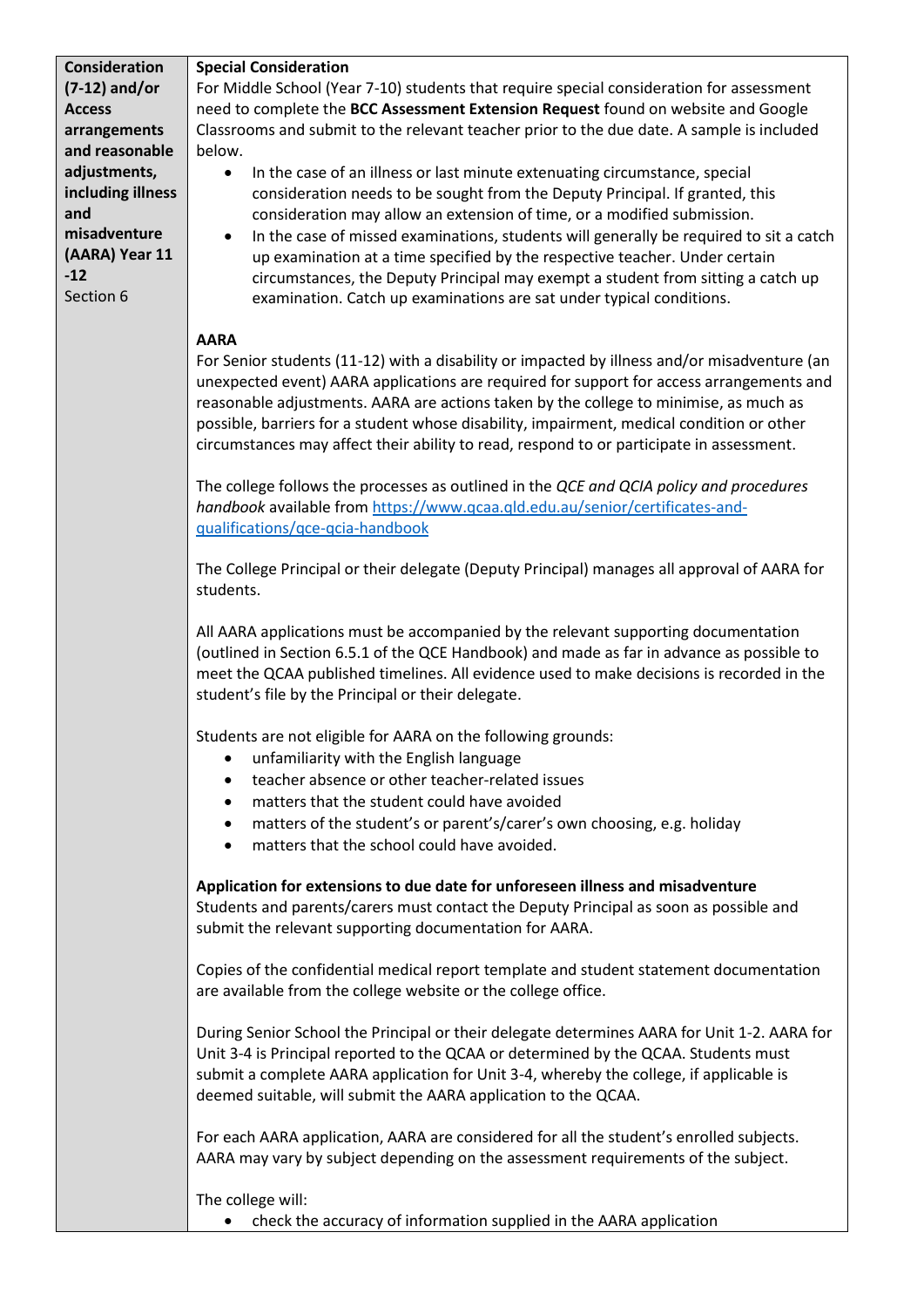|                                                                                       | consider whether a student's application for AARA is consistent with eligibility<br>$\bullet$<br>requirements and clarify with QCAA officers are required<br>complete the online application and submit supporting documentation by the due<br>date via the QCAA portal<br>advise the student, parents/carers and assessment supervisor of any principal-<br>$\bullet$<br>reported and QCAA-approved AARA, including providing them with any written<br>notifications from the QCAA.<br>External Course participants e.g. TAFE, School Based Apprenticeships etc. do not meet the<br>requirements for AARA and are expected to attend school assessment as the school is the<br>main learning provider. Students are expected to make appropriate arrangements with<br>external provides to complete assessment where a clash exists. |
|---------------------------------------------------------------------------------------|---------------------------------------------------------------------------------------------------------------------------------------------------------------------------------------------------------------------------------------------------------------------------------------------------------------------------------------------------------------------------------------------------------------------------------------------------------------------------------------------------------------------------------------------------------------------------------------------------------------------------------------------------------------------------------------------------------------------------------------------------------------------------------------------------------------------------------------|
| <b>Managing non-</b><br>submission of<br>assessment by<br>the due date<br>Section 8.5 | Teachers will collect progressive evidence of student responses to assessment instruments<br>at the prescribed checkpoints.<br>The checkpoints on the instrument-specific task sheets provide details of the evidence that<br>will be collected.<br>In circumstances where students are enrolled in a subject but do not submit a final response<br>to an assessment (other than unseen examinations) and where evidence of student work:                                                                                                                                                                                                                                                                                                                                                                                             |
|                                                                                       | provided by the student for the purposes of authentication during the assessment<br>٠<br>preparation period is available, teacher make judgements based on this<br>was not provided by the student on or before the due date/time as specified by the<br>$\bullet$<br>college and no other evidence is available. Not-Rated (N) will be issued by the<br>college for the assessment item on the school report. Teachers determine a result<br>for a student at reporting junctures based on completion of the course<br>requirements 'on balance' during the reporting period.<br>In Senior School (11-12), where evidence of student achievement is insufficient for<br>$\bullet$<br>the given unit 'Not-Rated' (NR) must be entered in the Student Management system<br>by the date published in the SEP calendar, for the QCAA.    |
|                                                                                       | It is not appropriate to award a lower result, mark or standard as a penalty for late or non-<br>submission, as evidence is to be matched to the relevant syllabus marking guides or<br>standards.                                                                                                                                                                                                                                                                                                                                                                                                                                                                                                                                                                                                                                    |
|                                                                                       | In circumstances where a student response is judged N/NR, the student will not meet the<br>requirements for that subject. Students failing to meet participation requirements for an<br>assessment will have further supports/interventions implemented by the respective<br>teacher. Students not meeting participation requirements across their educational program<br>will be referred to the Deputy Principal.                                                                                                                                                                                                                                                                                                                                                                                                                   |
|                                                                                       | Students who receive a 'Not Rated' on a single piece of assessment may also receive a 'Not<br>Rated' for their Semester credit. The implication(s) of this for students in Years 11 and 12<br>could include ATAR and QCE ineligibility. Subsequent tertiary study could also be<br>jeopardised.                                                                                                                                                                                                                                                                                                                                                                                                                                                                                                                                       |
|                                                                                       | It is essential for student experiencing difficulty with a piece of assessment to approach the<br>teacher for support before the due date.                                                                                                                                                                                                                                                                                                                                                                                                                                                                                                                                                                                                                                                                                            |
| <b>Internal quality</b><br>assurance<br>process                                       | Burdekin Christian College's quality management system ensures valid, accessible and<br>reliable assessment of student achievement. This includes:<br>Quality assurance of all assessment instruments before they are administered to<br>٠<br>students using quality assurance tools provided by the QCAA, e.g. endorsement,<br>internal system for checking assessment is reliable, valid and accessible before<br>implementing.                                                                                                                                                                                                                                                                                                                                                                                                     |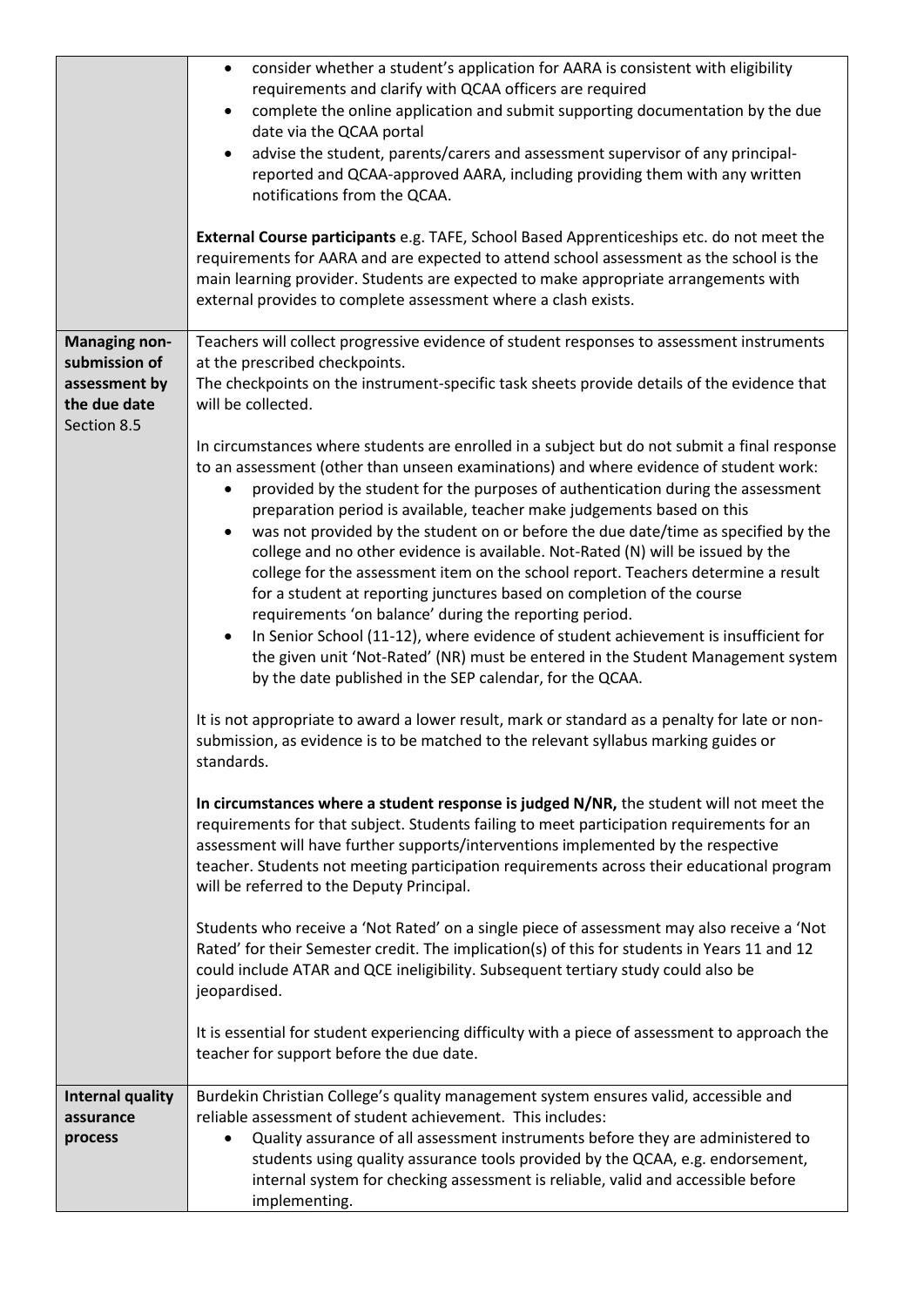| Quality assurance of judgement about student achievement e.g. confirmation,<br>$\bullet$<br>moderation.<br>External quality assurance of Year 12 assessment instruments via participation in the<br>$\bullet$<br>QCAA endorsement processes as scheduled by the QCAA annually<br>All marks for summative internal assessment for General and General (Extension) subjects<br>are provisional until they are confirmed by the QCAA. |
|------------------------------------------------------------------------------------------------------------------------------------------------------------------------------------------------------------------------------------------------------------------------------------------------------------------------------------------------------------------------------------------------------------------------------------|
| Results for Applied and Applied (Essential) subjects and Short Courses may be subject to<br>advice from the QCAA.                                                                                                                                                                                                                                                                                                                  |

#### **External assessment administration – Senior School**

| <b>QCE and QCIA</b> | <b>Policy and procedures</b>                                                                 |  |  |
|---------------------|----------------------------------------------------------------------------------------------|--|--|
| policy and          |                                                                                              |  |  |
| procedure           |                                                                                              |  |  |
| handbook            |                                                                                              |  |  |
| <b>External</b>     | See the QCE and QCIA policy and procedures handbook (Section 7.3.2) and follow the           |  |  |
| assessment is       | External assessment - administration guide for processes, roles and responsibilities of the  |  |  |
| developed by        | school external assessment (SEA) coordinator, teachers and students.                         |  |  |
| the QCAA for all    |                                                                                              |  |  |
| <b>General and</b>  | External assessment is developed by the Queensland Curriculum and Assessment Authority       |  |  |
| General             | (QCAA) for all General subjects. All external assessment for General subjects is summative   |  |  |
| (Extension)         | and may contribute to a Queensland Certificate of Education (QCE) and Australian Tertiary    |  |  |
| subjects            | Admission Rank (ATAR) calculation. External assessment contributes 25% of the overall        |  |  |
| Section 7.3.2       | subject results in most senior subjects and generally assesses Unit 3-4 of the syllabus. In  |  |  |
| Section 10.3        | mathematics and science subjects, external exams contribute 50% of the overall subject       |  |  |
| Section 10.4        | result. Applied (Essential) subjects has a common internal assessment (CIA) that students in |  |  |
| Year 12             | these subjects must participate in.                                                          |  |  |
|                     |                                                                                              |  |  |
| See also:           | The QCAA determines the timing of external assessments. External assessment occurs in        |  |  |
| External            | Term 4, Year 12. The specific dates for external assessment are made available on the QCAA   |  |  |
| $assessment -$      | website at the beginning of each year. Students must complete external assessment of the     |  |  |
| administration      | date published on the QCAA website.                                                          |  |  |
| quide (provided     |                                                                                              |  |  |
| to schools each     | At the beginning of each school year, the QCAA communicates rules for students completing    |  |  |
| year)               | external assessment. Schools are responsible for communicating the External Assessment       |  |  |
|                     | student rules to students.                                                                   |  |  |
|                     |                                                                                              |  |  |
|                     | <b>Senior External Assessment (SEA) coordinators:</b>                                        |  |  |
|                     | Adhere to and manage external assessment processes as outlined in the QCE and<br>$\bullet$   |  |  |
|                     | QCIA policy and procedures handbook and as per the External Assessment -                     |  |  |
|                     | Directions for Administration                                                                |  |  |
|                     | Communicate to school staff, students and parents/carers the<br>$\bullet$                    |  |  |
|                     | External assessment timetable<br>$\circ$                                                     |  |  |
|                     | External assessment student rules<br>O                                                       |  |  |
|                     | Approved equipment list                                                                      |  |  |
|                     | Apply to the QCAA for the rescheduling of an external exam if there is an external           |  |  |
|                     | assessment timetable clash                                                                   |  |  |
|                     | Supervise the overarching exam block planning and preparation including:<br>$\bullet$        |  |  |
|                     | Allocate teaching staff or other suitable staff to supervise external<br>$\circ$             |  |  |
|                     | assessment. Senior secondary teachers are ineligible for supervision of an                   |  |  |
|                     | external exam for subjects that they teach in a given year.                                  |  |  |
|                     | Allocate physical and human resources, e.g. rooms, furniture etc.<br>O                       |  |  |
|                     | Manage incidents when a student is suspected of or observed participating in an act          |  |  |
|                     | of academic misconduct                                                                       |  |  |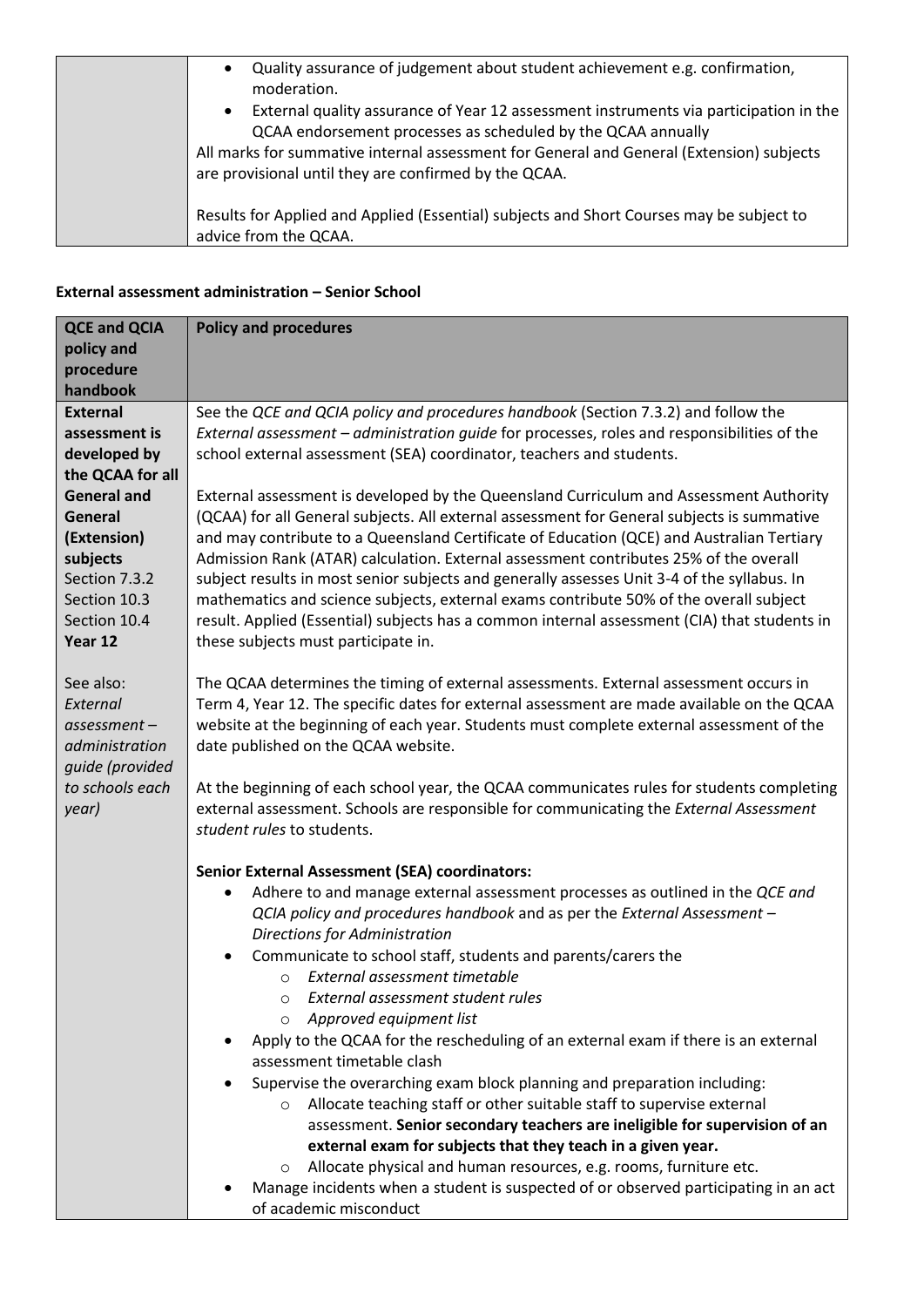| Manage and AARA or illness/misadventure application via the QCAA portal in<br>$\bullet$<br>consultation with the with the Principal                                                             |
|-------------------------------------------------------------------------------------------------------------------------------------------------------------------------------------------------|
| Teachers are responsible for:                                                                                                                                                                   |
| Complying with and supervise external assessment according to the external<br>$\bullet$<br>assessment guidelines                                                                                |
| Allowing a student suspected of academic misconduct to complete the external<br>assessment                                                                                                      |
| Informing a student of suspected of academic misconduct that the SEA coordinator<br>$\bullet$<br>will be advised of an alleged incident of academic misconduct                                  |
| Reporting an alleged incident of academic misconduct to the SEA coordinator<br>٠                                                                                                                |
| Adhering to external assessment processes outlilned in the QCE and QCIA policy and<br>$\bullet$<br>procedures handbook and as per the External Assessment - Directions for<br>Administration    |
| Supervising external assessment - senior secondary teacher are ineligible for<br>$\bullet$<br>supervision of an external assessment for subjects that they teach in a given year.               |
| Reporting incidents when they suspect or observe an act of academic misconduct by<br>a student.                                                                                                 |
| <b>Students are responsible for:</b>                                                                                                                                                            |
| Read and comply with the External assessment student rules and external<br>$\bullet$<br>assessment information that is made available of the QCAA website and provided to<br>schools each year. |
| Read the information provided by schools, including:<br>$\bullet$                                                                                                                               |
| External assessment timetable<br>$\circ$                                                                                                                                                        |
| o External assessment student rules                                                                                                                                                             |
| o Approved equipment list<br>Attend external assessment on the day/time in which they are enrolled.                                                                                             |
|                                                                                                                                                                                                 |
| Parents/Carers are responsible for:                                                                                                                                                             |
| Read the External assessment timetable and External assessment student rules on<br>the QCAA website                                                                                             |
| Support students to participate in the external assessment in which they are<br>enrolled                                                                                                        |

## **Managing academic misconduct**

Burdekin Christian College is committed to supporting students to complete assessment and to submit work that is their own, and minimising opportunities for academic misconduct. There may be a situation when a student inappropriately and falsely demonstrates their learning. The following are some examples of academic misconduct along with the procedures for managing them:

|                       | Types of misconduct                          | Procedures for managing academic<br>misconduct |
|-----------------------|----------------------------------------------|------------------------------------------------|
| <b>Cheating while</b> | A student:                                   | For authorship issues                          |
| under                 | begins to write during perusal time or       | When authorship of student work cannot         |
| supervised            | continues to write after the instructions to | be established or a response is not            |
| conditions            | stop writing is given                        | entirely a student's own work the college      |
|                       | uses unauthorised equipment or materials     | will provide an opportunity for the            |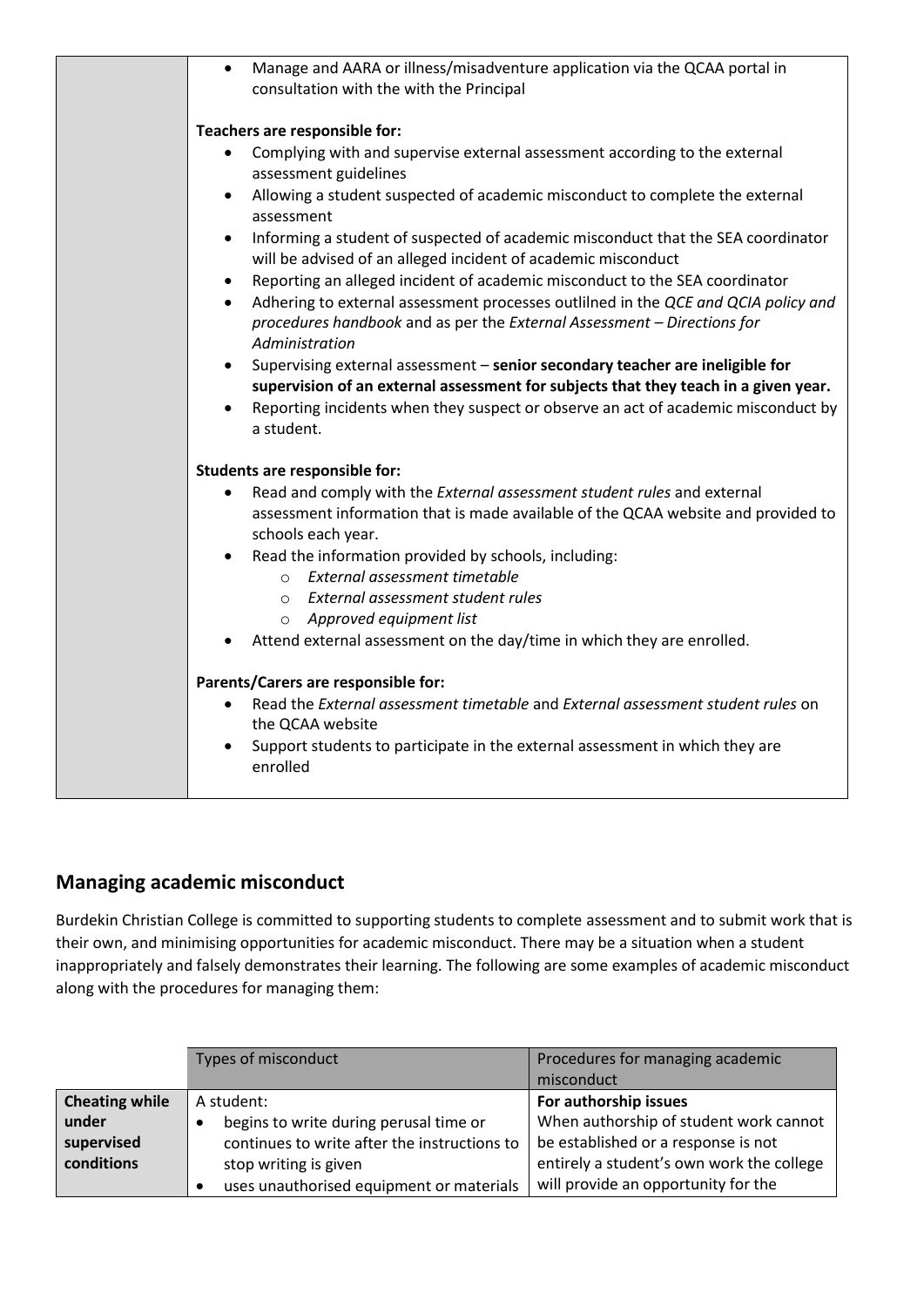| clothing or any object brought into an<br>assessment room<br>Teachers will determine appropriate<br>communicates with any person other than<br>$\bullet$<br>opportunities, with consideration to<br>a supervisor during an examination, e.g.<br>QCAA internal quality assurance<br>through speaking, signing, electronic<br>processes (Section 8.5.3) and college<br>device or other means such as passing<br>operations.<br>notes, making gestures or sharing<br>equipment with another student.<br>Opportunities may include:<br><b>Collusion</b><br>When:<br>verbal confirmation of responses<br>more than one student works to produce<br>$\bullet$<br>resit modified assessment<br>a response and that response is submitted<br>resubmit modified assessment<br>as individual work by one or multiple<br>mark verifiable assessment<br>students<br>mark checkpoint/draft<br>a student assists another student to<br>٠<br>assessment<br>commit an act of academic misconduct a<br>student gives or receives a response to an<br>For all instances of academic misconduct<br>assessment.<br>Results will be awarded using any<br><b>Contract</b><br>A student:<br>evidence from the preparation of the<br>cheating<br>pays for a person or a service to complete<br>٠<br>response that is available that is verifiably<br>a response to an assessment<br>the student's own work and that was<br>sells or trades a response to an<br>$\bullet$<br>gathered in the conditions specified by<br>assessment.<br>the syllabus, on or before the due date.<br><b>Copying work</b><br>A student:<br>deliberately or knowingly makes it<br>٠<br>For instances of academic misconduct<br>possible for another student to copy<br>during examinations<br>responses<br>Students will be awarded a Not-Rated<br>looks at another student's work during an<br>(N/NR). For Senior students, see the QCE<br>exam<br>and QCIA policy and procedures<br>copies another student's work during an<br>handbook (Section 8.5.1 and Section<br>exam.<br>8.5.2)<br><b>Disclosing or</b><br>A student:<br>receiving<br>gives or accesses unauthorised<br>Students being disruptive during an<br>information<br>information that compromises the<br>examination will be (1) redirected, (2)<br>about an<br>integrity of the assessment, such as<br>warned and, if persistent despite<br>stimulus or suggested answers/responses,<br>assessment<br>redirection and warning, (3) removed<br>prior to completing a response to an<br>from the examination. Removal from an<br>assessment<br>examination will result in the Deputy<br>makes any attempt to give or receive<br>Principal contacting a parent/carer and<br>access to secure assessment materials.<br>the student will be awarded a Not-Rated<br><b>Fabricating</b><br>A student:<br>$(N/NR)$ .<br>invents or exaggerates data<br>lists incorrect or fictitious references.<br>For instances of late arrival to<br>Impersonation<br>A student:<br>examinations<br>arranges for another person to complete a<br>٠<br>Students who arrive late to an<br>response to an assessment in their place,<br>examination will be permitted entry to<br>e.g. impersonating the student in a<br>the exam but will not receive extra time<br>performance or supervised assessment<br>to complete the exam. Students will be<br>completes a response to an assessment in<br>expected to comply with the scheduled<br>place of another student.<br>finish time for the exam.<br><b>Misconduct</b><br>A student distracts and/or disrupts others in<br>during an<br>an assessment room.<br>For instances of possession/use of<br>examination<br>electronic devices during examinations<br>Any use of electronic devices during and<br>Students possessing a device during an<br>examination is academic misconduct, e.g.<br>examination will be subject to (1) the<br>smart phones, phones, smart watches. | has any notation written on the body, | student to demonstrate that the       |
|------------------------------------------------------------------------------------------------------------------------------------------------------------------------------------------------------------------------------------------------------------------------------------------------------------------------------------------------------------------------------------------------------------------------------------------------------------------------------------------------------------------------------------------------------------------------------------------------------------------------------------------------------------------------------------------------------------------------------------------------------------------------------------------------------------------------------------------------------------------------------------------------------------------------------------------------------------------------------------------------------------------------------------------------------------------------------------------------------------------------------------------------------------------------------------------------------------------------------------------------------------------------------------------------------------------------------------------------------------------------------------------------------------------------------------------------------------------------------------------------------------------------------------------------------------------------------------------------------------------------------------------------------------------------------------------------------------------------------------------------------------------------------------------------------------------------------------------------------------------------------------------------------------------------------------------------------------------------------------------------------------------------------------------------------------------------------------------------------------------------------------------------------------------------------------------------------------------------------------------------------------------------------------------------------------------------------------------------------------------------------------------------------------------------------------------------------------------------------------------------------------------------------------------------------------------------------------------------------------------------------------------------------------------------------------------------------------------------------------------------------------------------------------------------------------------------------------------------------------------------------------------------------------------------------------------------------------------------------------------------------------------------------------------------------------------------------------------------------------------------------------------------------------------------------------------------------------------------------------------------------------------------------------------------------------------------------------------------------------------------------------------------------------------------------------------------------------------------------------------------------------------------------------------------------------------------------------------------------------------------------------------------------------------------------------------------------------------------------------------------------------------------------------------------------------------------------------------------------------------------------------------------------------------------------|---------------------------------------|---------------------------------------|
|                                                                                                                                                                                                                                                                                                                                                                                                                                                                                                                                                                                                                                                                                                                                                                                                                                                                                                                                                                                                                                                                                                                                                                                                                                                                                                                                                                                                                                                                                                                                                                                                                                                                                                                                                                                                                                                                                                                                                                                                                                                                                                                                                                                                                                                                                                                                                                                                                                                                                                                                                                                                                                                                                                                                                                                                                                                                                                                                                                                                                                                                                                                                                                                                                                                                                                                                                                                                                                                                                                                                                                                                                                                                                                                                                                                                                                                                                                                              |                                       | submitted response is their own work. |
|                                                                                                                                                                                                                                                                                                                                                                                                                                                                                                                                                                                                                                                                                                                                                                                                                                                                                                                                                                                                                                                                                                                                                                                                                                                                                                                                                                                                                                                                                                                                                                                                                                                                                                                                                                                                                                                                                                                                                                                                                                                                                                                                                                                                                                                                                                                                                                                                                                                                                                                                                                                                                                                                                                                                                                                                                                                                                                                                                                                                                                                                                                                                                                                                                                                                                                                                                                                                                                                                                                                                                                                                                                                                                                                                                                                                                                                                                                                              |                                       |                                       |
|                                                                                                                                                                                                                                                                                                                                                                                                                                                                                                                                                                                                                                                                                                                                                                                                                                                                                                                                                                                                                                                                                                                                                                                                                                                                                                                                                                                                                                                                                                                                                                                                                                                                                                                                                                                                                                                                                                                                                                                                                                                                                                                                                                                                                                                                                                                                                                                                                                                                                                                                                                                                                                                                                                                                                                                                                                                                                                                                                                                                                                                                                                                                                                                                                                                                                                                                                                                                                                                                                                                                                                                                                                                                                                                                                                                                                                                                                                                              |                                       |                                       |
|                                                                                                                                                                                                                                                                                                                                                                                                                                                                                                                                                                                                                                                                                                                                                                                                                                                                                                                                                                                                                                                                                                                                                                                                                                                                                                                                                                                                                                                                                                                                                                                                                                                                                                                                                                                                                                                                                                                                                                                                                                                                                                                                                                                                                                                                                                                                                                                                                                                                                                                                                                                                                                                                                                                                                                                                                                                                                                                                                                                                                                                                                                                                                                                                                                                                                                                                                                                                                                                                                                                                                                                                                                                                                                                                                                                                                                                                                                                              |                                       |                                       |
|                                                                                                                                                                                                                                                                                                                                                                                                                                                                                                                                                                                                                                                                                                                                                                                                                                                                                                                                                                                                                                                                                                                                                                                                                                                                                                                                                                                                                                                                                                                                                                                                                                                                                                                                                                                                                                                                                                                                                                                                                                                                                                                                                                                                                                                                                                                                                                                                                                                                                                                                                                                                                                                                                                                                                                                                                                                                                                                                                                                                                                                                                                                                                                                                                                                                                                                                                                                                                                                                                                                                                                                                                                                                                                                                                                                                                                                                                                                              |                                       |                                       |
|                                                                                                                                                                                                                                                                                                                                                                                                                                                                                                                                                                                                                                                                                                                                                                                                                                                                                                                                                                                                                                                                                                                                                                                                                                                                                                                                                                                                                                                                                                                                                                                                                                                                                                                                                                                                                                                                                                                                                                                                                                                                                                                                                                                                                                                                                                                                                                                                                                                                                                                                                                                                                                                                                                                                                                                                                                                                                                                                                                                                                                                                                                                                                                                                                                                                                                                                                                                                                                                                                                                                                                                                                                                                                                                                                                                                                                                                                                                              |                                       |                                       |
|                                                                                                                                                                                                                                                                                                                                                                                                                                                                                                                                                                                                                                                                                                                                                                                                                                                                                                                                                                                                                                                                                                                                                                                                                                                                                                                                                                                                                                                                                                                                                                                                                                                                                                                                                                                                                                                                                                                                                                                                                                                                                                                                                                                                                                                                                                                                                                                                                                                                                                                                                                                                                                                                                                                                                                                                                                                                                                                                                                                                                                                                                                                                                                                                                                                                                                                                                                                                                                                                                                                                                                                                                                                                                                                                                                                                                                                                                                                              |                                       |                                       |
|                                                                                                                                                                                                                                                                                                                                                                                                                                                                                                                                                                                                                                                                                                                                                                                                                                                                                                                                                                                                                                                                                                                                                                                                                                                                                                                                                                                                                                                                                                                                                                                                                                                                                                                                                                                                                                                                                                                                                                                                                                                                                                                                                                                                                                                                                                                                                                                                                                                                                                                                                                                                                                                                                                                                                                                                                                                                                                                                                                                                                                                                                                                                                                                                                                                                                                                                                                                                                                                                                                                                                                                                                                                                                                                                                                                                                                                                                                                              |                                       |                                       |
|                                                                                                                                                                                                                                                                                                                                                                                                                                                                                                                                                                                                                                                                                                                                                                                                                                                                                                                                                                                                                                                                                                                                                                                                                                                                                                                                                                                                                                                                                                                                                                                                                                                                                                                                                                                                                                                                                                                                                                                                                                                                                                                                                                                                                                                                                                                                                                                                                                                                                                                                                                                                                                                                                                                                                                                                                                                                                                                                                                                                                                                                                                                                                                                                                                                                                                                                                                                                                                                                                                                                                                                                                                                                                                                                                                                                                                                                                                                              |                                       |                                       |
|                                                                                                                                                                                                                                                                                                                                                                                                                                                                                                                                                                                                                                                                                                                                                                                                                                                                                                                                                                                                                                                                                                                                                                                                                                                                                                                                                                                                                                                                                                                                                                                                                                                                                                                                                                                                                                                                                                                                                                                                                                                                                                                                                                                                                                                                                                                                                                                                                                                                                                                                                                                                                                                                                                                                                                                                                                                                                                                                                                                                                                                                                                                                                                                                                                                                                                                                                                                                                                                                                                                                                                                                                                                                                                                                                                                                                                                                                                                              |                                       |                                       |
|                                                                                                                                                                                                                                                                                                                                                                                                                                                                                                                                                                                                                                                                                                                                                                                                                                                                                                                                                                                                                                                                                                                                                                                                                                                                                                                                                                                                                                                                                                                                                                                                                                                                                                                                                                                                                                                                                                                                                                                                                                                                                                                                                                                                                                                                                                                                                                                                                                                                                                                                                                                                                                                                                                                                                                                                                                                                                                                                                                                                                                                                                                                                                                                                                                                                                                                                                                                                                                                                                                                                                                                                                                                                                                                                                                                                                                                                                                                              |                                       |                                       |
|                                                                                                                                                                                                                                                                                                                                                                                                                                                                                                                                                                                                                                                                                                                                                                                                                                                                                                                                                                                                                                                                                                                                                                                                                                                                                                                                                                                                                                                                                                                                                                                                                                                                                                                                                                                                                                                                                                                                                                                                                                                                                                                                                                                                                                                                                                                                                                                                                                                                                                                                                                                                                                                                                                                                                                                                                                                                                                                                                                                                                                                                                                                                                                                                                                                                                                                                                                                                                                                                                                                                                                                                                                                                                                                                                                                                                                                                                                                              |                                       |                                       |
|                                                                                                                                                                                                                                                                                                                                                                                                                                                                                                                                                                                                                                                                                                                                                                                                                                                                                                                                                                                                                                                                                                                                                                                                                                                                                                                                                                                                                                                                                                                                                                                                                                                                                                                                                                                                                                                                                                                                                                                                                                                                                                                                                                                                                                                                                                                                                                                                                                                                                                                                                                                                                                                                                                                                                                                                                                                                                                                                                                                                                                                                                                                                                                                                                                                                                                                                                                                                                                                                                                                                                                                                                                                                                                                                                                                                                                                                                                                              |                                       |                                       |
|                                                                                                                                                                                                                                                                                                                                                                                                                                                                                                                                                                                                                                                                                                                                                                                                                                                                                                                                                                                                                                                                                                                                                                                                                                                                                                                                                                                                                                                                                                                                                                                                                                                                                                                                                                                                                                                                                                                                                                                                                                                                                                                                                                                                                                                                                                                                                                                                                                                                                                                                                                                                                                                                                                                                                                                                                                                                                                                                                                                                                                                                                                                                                                                                                                                                                                                                                                                                                                                                                                                                                                                                                                                                                                                                                                                                                                                                                                                              |                                       |                                       |
|                                                                                                                                                                                                                                                                                                                                                                                                                                                                                                                                                                                                                                                                                                                                                                                                                                                                                                                                                                                                                                                                                                                                                                                                                                                                                                                                                                                                                                                                                                                                                                                                                                                                                                                                                                                                                                                                                                                                                                                                                                                                                                                                                                                                                                                                                                                                                                                                                                                                                                                                                                                                                                                                                                                                                                                                                                                                                                                                                                                                                                                                                                                                                                                                                                                                                                                                                                                                                                                                                                                                                                                                                                                                                                                                                                                                                                                                                                                              |                                       |                                       |
|                                                                                                                                                                                                                                                                                                                                                                                                                                                                                                                                                                                                                                                                                                                                                                                                                                                                                                                                                                                                                                                                                                                                                                                                                                                                                                                                                                                                                                                                                                                                                                                                                                                                                                                                                                                                                                                                                                                                                                                                                                                                                                                                                                                                                                                                                                                                                                                                                                                                                                                                                                                                                                                                                                                                                                                                                                                                                                                                                                                                                                                                                                                                                                                                                                                                                                                                                                                                                                                                                                                                                                                                                                                                                                                                                                                                                                                                                                                              |                                       |                                       |
|                                                                                                                                                                                                                                                                                                                                                                                                                                                                                                                                                                                                                                                                                                                                                                                                                                                                                                                                                                                                                                                                                                                                                                                                                                                                                                                                                                                                                                                                                                                                                                                                                                                                                                                                                                                                                                                                                                                                                                                                                                                                                                                                                                                                                                                                                                                                                                                                                                                                                                                                                                                                                                                                                                                                                                                                                                                                                                                                                                                                                                                                                                                                                                                                                                                                                                                                                                                                                                                                                                                                                                                                                                                                                                                                                                                                                                                                                                                              |                                       |                                       |
|                                                                                                                                                                                                                                                                                                                                                                                                                                                                                                                                                                                                                                                                                                                                                                                                                                                                                                                                                                                                                                                                                                                                                                                                                                                                                                                                                                                                                                                                                                                                                                                                                                                                                                                                                                                                                                                                                                                                                                                                                                                                                                                                                                                                                                                                                                                                                                                                                                                                                                                                                                                                                                                                                                                                                                                                                                                                                                                                                                                                                                                                                                                                                                                                                                                                                                                                                                                                                                                                                                                                                                                                                                                                                                                                                                                                                                                                                                                              |                                       |                                       |
|                                                                                                                                                                                                                                                                                                                                                                                                                                                                                                                                                                                                                                                                                                                                                                                                                                                                                                                                                                                                                                                                                                                                                                                                                                                                                                                                                                                                                                                                                                                                                                                                                                                                                                                                                                                                                                                                                                                                                                                                                                                                                                                                                                                                                                                                                                                                                                                                                                                                                                                                                                                                                                                                                                                                                                                                                                                                                                                                                                                                                                                                                                                                                                                                                                                                                                                                                                                                                                                                                                                                                                                                                                                                                                                                                                                                                                                                                                                              |                                       |                                       |
|                                                                                                                                                                                                                                                                                                                                                                                                                                                                                                                                                                                                                                                                                                                                                                                                                                                                                                                                                                                                                                                                                                                                                                                                                                                                                                                                                                                                                                                                                                                                                                                                                                                                                                                                                                                                                                                                                                                                                                                                                                                                                                                                                                                                                                                                                                                                                                                                                                                                                                                                                                                                                                                                                                                                                                                                                                                                                                                                                                                                                                                                                                                                                                                                                                                                                                                                                                                                                                                                                                                                                                                                                                                                                                                                                                                                                                                                                                                              |                                       |                                       |
|                                                                                                                                                                                                                                                                                                                                                                                                                                                                                                                                                                                                                                                                                                                                                                                                                                                                                                                                                                                                                                                                                                                                                                                                                                                                                                                                                                                                                                                                                                                                                                                                                                                                                                                                                                                                                                                                                                                                                                                                                                                                                                                                                                                                                                                                                                                                                                                                                                                                                                                                                                                                                                                                                                                                                                                                                                                                                                                                                                                                                                                                                                                                                                                                                                                                                                                                                                                                                                                                                                                                                                                                                                                                                                                                                                                                                                                                                                                              |                                       |                                       |
|                                                                                                                                                                                                                                                                                                                                                                                                                                                                                                                                                                                                                                                                                                                                                                                                                                                                                                                                                                                                                                                                                                                                                                                                                                                                                                                                                                                                                                                                                                                                                                                                                                                                                                                                                                                                                                                                                                                                                                                                                                                                                                                                                                                                                                                                                                                                                                                                                                                                                                                                                                                                                                                                                                                                                                                                                                                                                                                                                                                                                                                                                                                                                                                                                                                                                                                                                                                                                                                                                                                                                                                                                                                                                                                                                                                                                                                                                                                              |                                       |                                       |
|                                                                                                                                                                                                                                                                                                                                                                                                                                                                                                                                                                                                                                                                                                                                                                                                                                                                                                                                                                                                                                                                                                                                                                                                                                                                                                                                                                                                                                                                                                                                                                                                                                                                                                                                                                                                                                                                                                                                                                                                                                                                                                                                                                                                                                                                                                                                                                                                                                                                                                                                                                                                                                                                                                                                                                                                                                                                                                                                                                                                                                                                                                                                                                                                                                                                                                                                                                                                                                                                                                                                                                                                                                                                                                                                                                                                                                                                                                                              |                                       |                                       |
|                                                                                                                                                                                                                                                                                                                                                                                                                                                                                                                                                                                                                                                                                                                                                                                                                                                                                                                                                                                                                                                                                                                                                                                                                                                                                                                                                                                                                                                                                                                                                                                                                                                                                                                                                                                                                                                                                                                                                                                                                                                                                                                                                                                                                                                                                                                                                                                                                                                                                                                                                                                                                                                                                                                                                                                                                                                                                                                                                                                                                                                                                                                                                                                                                                                                                                                                                                                                                                                                                                                                                                                                                                                                                                                                                                                                                                                                                                                              |                                       |                                       |
|                                                                                                                                                                                                                                                                                                                                                                                                                                                                                                                                                                                                                                                                                                                                                                                                                                                                                                                                                                                                                                                                                                                                                                                                                                                                                                                                                                                                                                                                                                                                                                                                                                                                                                                                                                                                                                                                                                                                                                                                                                                                                                                                                                                                                                                                                                                                                                                                                                                                                                                                                                                                                                                                                                                                                                                                                                                                                                                                                                                                                                                                                                                                                                                                                                                                                                                                                                                                                                                                                                                                                                                                                                                                                                                                                                                                                                                                                                                              |                                       |                                       |
|                                                                                                                                                                                                                                                                                                                                                                                                                                                                                                                                                                                                                                                                                                                                                                                                                                                                                                                                                                                                                                                                                                                                                                                                                                                                                                                                                                                                                                                                                                                                                                                                                                                                                                                                                                                                                                                                                                                                                                                                                                                                                                                                                                                                                                                                                                                                                                                                                                                                                                                                                                                                                                                                                                                                                                                                                                                                                                                                                                                                                                                                                                                                                                                                                                                                                                                                                                                                                                                                                                                                                                                                                                                                                                                                                                                                                                                                                                                              |                                       |                                       |
|                                                                                                                                                                                                                                                                                                                                                                                                                                                                                                                                                                                                                                                                                                                                                                                                                                                                                                                                                                                                                                                                                                                                                                                                                                                                                                                                                                                                                                                                                                                                                                                                                                                                                                                                                                                                                                                                                                                                                                                                                                                                                                                                                                                                                                                                                                                                                                                                                                                                                                                                                                                                                                                                                                                                                                                                                                                                                                                                                                                                                                                                                                                                                                                                                                                                                                                                                                                                                                                                                                                                                                                                                                                                                                                                                                                                                                                                                                                              |                                       |                                       |
|                                                                                                                                                                                                                                                                                                                                                                                                                                                                                                                                                                                                                                                                                                                                                                                                                                                                                                                                                                                                                                                                                                                                                                                                                                                                                                                                                                                                                                                                                                                                                                                                                                                                                                                                                                                                                                                                                                                                                                                                                                                                                                                                                                                                                                                                                                                                                                                                                                                                                                                                                                                                                                                                                                                                                                                                                                                                                                                                                                                                                                                                                                                                                                                                                                                                                                                                                                                                                                                                                                                                                                                                                                                                                                                                                                                                                                                                                                                              |                                       |                                       |
|                                                                                                                                                                                                                                                                                                                                                                                                                                                                                                                                                                                                                                                                                                                                                                                                                                                                                                                                                                                                                                                                                                                                                                                                                                                                                                                                                                                                                                                                                                                                                                                                                                                                                                                                                                                                                                                                                                                                                                                                                                                                                                                                                                                                                                                                                                                                                                                                                                                                                                                                                                                                                                                                                                                                                                                                                                                                                                                                                                                                                                                                                                                                                                                                                                                                                                                                                                                                                                                                                                                                                                                                                                                                                                                                                                                                                                                                                                                              |                                       |                                       |
|                                                                                                                                                                                                                                                                                                                                                                                                                                                                                                                                                                                                                                                                                                                                                                                                                                                                                                                                                                                                                                                                                                                                                                                                                                                                                                                                                                                                                                                                                                                                                                                                                                                                                                                                                                                                                                                                                                                                                                                                                                                                                                                                                                                                                                                                                                                                                                                                                                                                                                                                                                                                                                                                                                                                                                                                                                                                                                                                                                                                                                                                                                                                                                                                                                                                                                                                                                                                                                                                                                                                                                                                                                                                                                                                                                                                                                                                                                                              |                                       |                                       |
|                                                                                                                                                                                                                                                                                                                                                                                                                                                                                                                                                                                                                                                                                                                                                                                                                                                                                                                                                                                                                                                                                                                                                                                                                                                                                                                                                                                                                                                                                                                                                                                                                                                                                                                                                                                                                                                                                                                                                                                                                                                                                                                                                                                                                                                                                                                                                                                                                                                                                                                                                                                                                                                                                                                                                                                                                                                                                                                                                                                                                                                                                                                                                                                                                                                                                                                                                                                                                                                                                                                                                                                                                                                                                                                                                                                                                                                                                                                              |                                       |                                       |
|                                                                                                                                                                                                                                                                                                                                                                                                                                                                                                                                                                                                                                                                                                                                                                                                                                                                                                                                                                                                                                                                                                                                                                                                                                                                                                                                                                                                                                                                                                                                                                                                                                                                                                                                                                                                                                                                                                                                                                                                                                                                                                                                                                                                                                                                                                                                                                                                                                                                                                                                                                                                                                                                                                                                                                                                                                                                                                                                                                                                                                                                                                                                                                                                                                                                                                                                                                                                                                                                                                                                                                                                                                                                                                                                                                                                                                                                                                                              |                                       |                                       |
|                                                                                                                                                                                                                                                                                                                                                                                                                                                                                                                                                                                                                                                                                                                                                                                                                                                                                                                                                                                                                                                                                                                                                                                                                                                                                                                                                                                                                                                                                                                                                                                                                                                                                                                                                                                                                                                                                                                                                                                                                                                                                                                                                                                                                                                                                                                                                                                                                                                                                                                                                                                                                                                                                                                                                                                                                                                                                                                                                                                                                                                                                                                                                                                                                                                                                                                                                                                                                                                                                                                                                                                                                                                                                                                                                                                                                                                                                                                              |                                       |                                       |
|                                                                                                                                                                                                                                                                                                                                                                                                                                                                                                                                                                                                                                                                                                                                                                                                                                                                                                                                                                                                                                                                                                                                                                                                                                                                                                                                                                                                                                                                                                                                                                                                                                                                                                                                                                                                                                                                                                                                                                                                                                                                                                                                                                                                                                                                                                                                                                                                                                                                                                                                                                                                                                                                                                                                                                                                                                                                                                                                                                                                                                                                                                                                                                                                                                                                                                                                                                                                                                                                                                                                                                                                                                                                                                                                                                                                                                                                                                                              |                                       |                                       |
|                                                                                                                                                                                                                                                                                                                                                                                                                                                                                                                                                                                                                                                                                                                                                                                                                                                                                                                                                                                                                                                                                                                                                                                                                                                                                                                                                                                                                                                                                                                                                                                                                                                                                                                                                                                                                                                                                                                                                                                                                                                                                                                                                                                                                                                                                                                                                                                                                                                                                                                                                                                                                                                                                                                                                                                                                                                                                                                                                                                                                                                                                                                                                                                                                                                                                                                                                                                                                                                                                                                                                                                                                                                                                                                                                                                                                                                                                                                              |                                       |                                       |
|                                                                                                                                                                                                                                                                                                                                                                                                                                                                                                                                                                                                                                                                                                                                                                                                                                                                                                                                                                                                                                                                                                                                                                                                                                                                                                                                                                                                                                                                                                                                                                                                                                                                                                                                                                                                                                                                                                                                                                                                                                                                                                                                                                                                                                                                                                                                                                                                                                                                                                                                                                                                                                                                                                                                                                                                                                                                                                                                                                                                                                                                                                                                                                                                                                                                                                                                                                                                                                                                                                                                                                                                                                                                                                                                                                                                                                                                                                                              |                                       |                                       |
|                                                                                                                                                                                                                                                                                                                                                                                                                                                                                                                                                                                                                                                                                                                                                                                                                                                                                                                                                                                                                                                                                                                                                                                                                                                                                                                                                                                                                                                                                                                                                                                                                                                                                                                                                                                                                                                                                                                                                                                                                                                                                                                                                                                                                                                                                                                                                                                                                                                                                                                                                                                                                                                                                                                                                                                                                                                                                                                                                                                                                                                                                                                                                                                                                                                                                                                                                                                                                                                                                                                                                                                                                                                                                                                                                                                                                                                                                                                              |                                       |                                       |
|                                                                                                                                                                                                                                                                                                                                                                                                                                                                                                                                                                                                                                                                                                                                                                                                                                                                                                                                                                                                                                                                                                                                                                                                                                                                                                                                                                                                                                                                                                                                                                                                                                                                                                                                                                                                                                                                                                                                                                                                                                                                                                                                                                                                                                                                                                                                                                                                                                                                                                                                                                                                                                                                                                                                                                                                                                                                                                                                                                                                                                                                                                                                                                                                                                                                                                                                                                                                                                                                                                                                                                                                                                                                                                                                                                                                                                                                                                                              |                                       |                                       |
|                                                                                                                                                                                                                                                                                                                                                                                                                                                                                                                                                                                                                                                                                                                                                                                                                                                                                                                                                                                                                                                                                                                                                                                                                                                                                                                                                                                                                                                                                                                                                                                                                                                                                                                                                                                                                                                                                                                                                                                                                                                                                                                                                                                                                                                                                                                                                                                                                                                                                                                                                                                                                                                                                                                                                                                                                                                                                                                                                                                                                                                                                                                                                                                                                                                                                                                                                                                                                                                                                                                                                                                                                                                                                                                                                                                                                                                                                                                              |                                       |                                       |
|                                                                                                                                                                                                                                                                                                                                                                                                                                                                                                                                                                                                                                                                                                                                                                                                                                                                                                                                                                                                                                                                                                                                                                                                                                                                                                                                                                                                                                                                                                                                                                                                                                                                                                                                                                                                                                                                                                                                                                                                                                                                                                                                                                                                                                                                                                                                                                                                                                                                                                                                                                                                                                                                                                                                                                                                                                                                                                                                                                                                                                                                                                                                                                                                                                                                                                                                                                                                                                                                                                                                                                                                                                                                                                                                                                                                                                                                                                                              |                                       |                                       |
|                                                                                                                                                                                                                                                                                                                                                                                                                                                                                                                                                                                                                                                                                                                                                                                                                                                                                                                                                                                                                                                                                                                                                                                                                                                                                                                                                                                                                                                                                                                                                                                                                                                                                                                                                                                                                                                                                                                                                                                                                                                                                                                                                                                                                                                                                                                                                                                                                                                                                                                                                                                                                                                                                                                                                                                                                                                                                                                                                                                                                                                                                                                                                                                                                                                                                                                                                                                                                                                                                                                                                                                                                                                                                                                                                                                                                                                                                                                              |                                       |                                       |
|                                                                                                                                                                                                                                                                                                                                                                                                                                                                                                                                                                                                                                                                                                                                                                                                                                                                                                                                                                                                                                                                                                                                                                                                                                                                                                                                                                                                                                                                                                                                                                                                                                                                                                                                                                                                                                                                                                                                                                                                                                                                                                                                                                                                                                                                                                                                                                                                                                                                                                                                                                                                                                                                                                                                                                                                                                                                                                                                                                                                                                                                                                                                                                                                                                                                                                                                                                                                                                                                                                                                                                                                                                                                                                                                                                                                                                                                                                                              |                                       |                                       |
|                                                                                                                                                                                                                                                                                                                                                                                                                                                                                                                                                                                                                                                                                                                                                                                                                                                                                                                                                                                                                                                                                                                                                                                                                                                                                                                                                                                                                                                                                                                                                                                                                                                                                                                                                                                                                                                                                                                                                                                                                                                                                                                                                                                                                                                                                                                                                                                                                                                                                                                                                                                                                                                                                                                                                                                                                                                                                                                                                                                                                                                                                                                                                                                                                                                                                                                                                                                                                                                                                                                                                                                                                                                                                                                                                                                                                                                                                                                              |                                       |                                       |
|                                                                                                                                                                                                                                                                                                                                                                                                                                                                                                                                                                                                                                                                                                                                                                                                                                                                                                                                                                                                                                                                                                                                                                                                                                                                                                                                                                                                                                                                                                                                                                                                                                                                                                                                                                                                                                                                                                                                                                                                                                                                                                                                                                                                                                                                                                                                                                                                                                                                                                                                                                                                                                                                                                                                                                                                                                                                                                                                                                                                                                                                                                                                                                                                                                                                                                                                                                                                                                                                                                                                                                                                                                                                                                                                                                                                                                                                                                                              |                                       |                                       |
|                                                                                                                                                                                                                                                                                                                                                                                                                                                                                                                                                                                                                                                                                                                                                                                                                                                                                                                                                                                                                                                                                                                                                                                                                                                                                                                                                                                                                                                                                                                                                                                                                                                                                                                                                                                                                                                                                                                                                                                                                                                                                                                                                                                                                                                                                                                                                                                                                                                                                                                                                                                                                                                                                                                                                                                                                                                                                                                                                                                                                                                                                                                                                                                                                                                                                                                                                                                                                                                                                                                                                                                                                                                                                                                                                                                                                                                                                                                              |                                       |                                       |
|                                                                                                                                                                                                                                                                                                                                                                                                                                                                                                                                                                                                                                                                                                                                                                                                                                                                                                                                                                                                                                                                                                                                                                                                                                                                                                                                                                                                                                                                                                                                                                                                                                                                                                                                                                                                                                                                                                                                                                                                                                                                                                                                                                                                                                                                                                                                                                                                                                                                                                                                                                                                                                                                                                                                                                                                                                                                                                                                                                                                                                                                                                                                                                                                                                                                                                                                                                                                                                                                                                                                                                                                                                                                                                                                                                                                                                                                                                                              |                                       |                                       |
|                                                                                                                                                                                                                                                                                                                                                                                                                                                                                                                                                                                                                                                                                                                                                                                                                                                                                                                                                                                                                                                                                                                                                                                                                                                                                                                                                                                                                                                                                                                                                                                                                                                                                                                                                                                                                                                                                                                                                                                                                                                                                                                                                                                                                                                                                                                                                                                                                                                                                                                                                                                                                                                                                                                                                                                                                                                                                                                                                                                                                                                                                                                                                                                                                                                                                                                                                                                                                                                                                                                                                                                                                                                                                                                                                                                                                                                                                                                              |                                       |                                       |
|                                                                                                                                                                                                                                                                                                                                                                                                                                                                                                                                                                                                                                                                                                                                                                                                                                                                                                                                                                                                                                                                                                                                                                                                                                                                                                                                                                                                                                                                                                                                                                                                                                                                                                                                                                                                                                                                                                                                                                                                                                                                                                                                                                                                                                                                                                                                                                                                                                                                                                                                                                                                                                                                                                                                                                                                                                                                                                                                                                                                                                                                                                                                                                                                                                                                                                                                                                                                                                                                                                                                                                                                                                                                                                                                                                                                                                                                                                                              |                                       |                                       |
|                                                                                                                                                                                                                                                                                                                                                                                                                                                                                                                                                                                                                                                                                                                                                                                                                                                                                                                                                                                                                                                                                                                                                                                                                                                                                                                                                                                                                                                                                                                                                                                                                                                                                                                                                                                                                                                                                                                                                                                                                                                                                                                                                                                                                                                                                                                                                                                                                                                                                                                                                                                                                                                                                                                                                                                                                                                                                                                                                                                                                                                                                                                                                                                                                                                                                                                                                                                                                                                                                                                                                                                                                                                                                                                                                                                                                                                                                                                              |                                       |                                       |
|                                                                                                                                                                                                                                                                                                                                                                                                                                                                                                                                                                                                                                                                                                                                                                                                                                                                                                                                                                                                                                                                                                                                                                                                                                                                                                                                                                                                                                                                                                                                                                                                                                                                                                                                                                                                                                                                                                                                                                                                                                                                                                                                                                                                                                                                                                                                                                                                                                                                                                                                                                                                                                                                                                                                                                                                                                                                                                                                                                                                                                                                                                                                                                                                                                                                                                                                                                                                                                                                                                                                                                                                                                                                                                                                                                                                                                                                                                                              |                                       |                                       |
|                                                                                                                                                                                                                                                                                                                                                                                                                                                                                                                                                                                                                                                                                                                                                                                                                                                                                                                                                                                                                                                                                                                                                                                                                                                                                                                                                                                                                                                                                                                                                                                                                                                                                                                                                                                                                                                                                                                                                                                                                                                                                                                                                                                                                                                                                                                                                                                                                                                                                                                                                                                                                                                                                                                                                                                                                                                                                                                                                                                                                                                                                                                                                                                                                                                                                                                                                                                                                                                                                                                                                                                                                                                                                                                                                                                                                                                                                                                              |                                       |                                       |
|                                                                                                                                                                                                                                                                                                                                                                                                                                                                                                                                                                                                                                                                                                                                                                                                                                                                                                                                                                                                                                                                                                                                                                                                                                                                                                                                                                                                                                                                                                                                                                                                                                                                                                                                                                                                                                                                                                                                                                                                                                                                                                                                                                                                                                                                                                                                                                                                                                                                                                                                                                                                                                                                                                                                                                                                                                                                                                                                                                                                                                                                                                                                                                                                                                                                                                                                                                                                                                                                                                                                                                                                                                                                                                                                                                                                                                                                                                                              |                                       |                                       |
|                                                                                                                                                                                                                                                                                                                                                                                                                                                                                                                                                                                                                                                                                                                                                                                                                                                                                                                                                                                                                                                                                                                                                                                                                                                                                                                                                                                                                                                                                                                                                                                                                                                                                                                                                                                                                                                                                                                                                                                                                                                                                                                                                                                                                                                                                                                                                                                                                                                                                                                                                                                                                                                                                                                                                                                                                                                                                                                                                                                                                                                                                                                                                                                                                                                                                                                                                                                                                                                                                                                                                                                                                                                                                                                                                                                                                                                                                                                              |                                       |                                       |
|                                                                                                                                                                                                                                                                                                                                                                                                                                                                                                                                                                                                                                                                                                                                                                                                                                                                                                                                                                                                                                                                                                                                                                                                                                                                                                                                                                                                                                                                                                                                                                                                                                                                                                                                                                                                                                                                                                                                                                                                                                                                                                                                                                                                                                                                                                                                                                                                                                                                                                                                                                                                                                                                                                                                                                                                                                                                                                                                                                                                                                                                                                                                                                                                                                                                                                                                                                                                                                                                                                                                                                                                                                                                                                                                                                                                                                                                                                                              |                                       |                                       |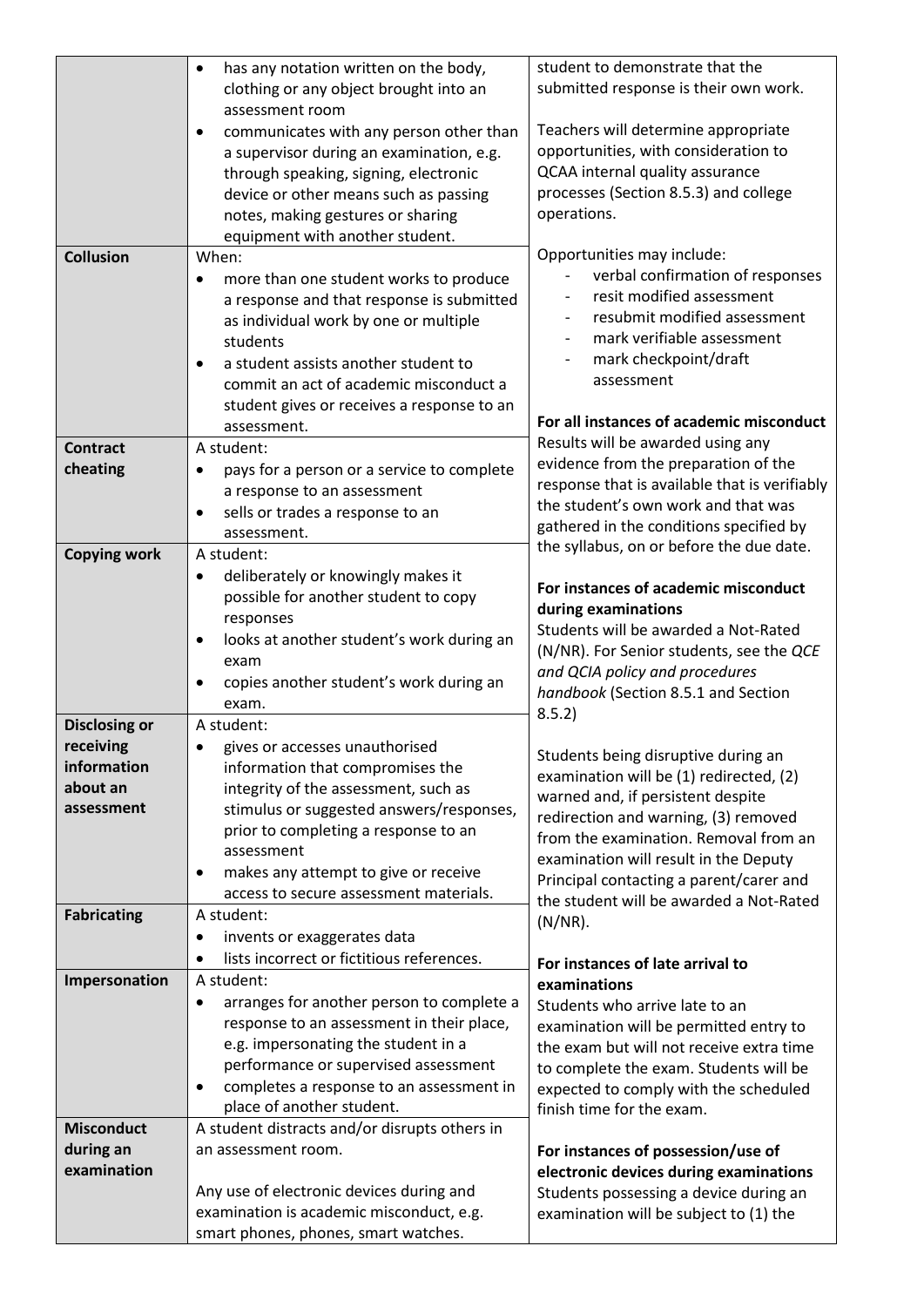| <b>Plagiarism or</b> | A student completely or partially copies or      | device being confiscated (2) the student  |
|----------------------|--------------------------------------------------|-------------------------------------------|
| lack of              | alters another person's work without             | may complete or be withdrawn from the     |
| referencing          | attribution (another person's work may           | examination dependent on the              |
|                      | include text, audio or audio-visual material,    | assessment of the misconduct by staff,    |
|                      | figures, tables, designs, images, information or | and referred to the DP (3) the misconduct |
|                      | ideas).                                          | being reported to eh DP for further       |
| Self-plagiarism      | A student duplicates work, or part of work       | action (4) DP to determine academic       |
|                      | already submitted as a response to an            | misconduct impact and action based on     |
|                      | assessment instrument in the same or other       | maintaining academic integrity. Not       |
|                      | subject.                                         | Rated (NR) for the assessment where it is |
| <b>Significant</b>   | A student arranges for, or allows, a tutor,      | judged for students misconduct            |
| contribution of      | parent/carer or any person in a supporting       | constituted cheating or misconduct        |
| help                 | role to complete or contribute significantly to  | during an examination.                    |
|                      | the response.                                    |                                           |
| Late arrival for     | A student arrives late for an examination        |                                           |
| an exam              | without providing a reasonable explanation.      |                                           |

### **Assessment Review Process**

Burdekin Christian College is committed to an assessment review process in relation to school-based assessment. The appeals process it to

- achieve valid subject results, which used for reporting purposes
- promote assessment procedures that are valid, accessible and reliable
- provide an assessment review procedures that are accessible and responsive to all students

The purpose of an assessment review is to ensure that assessment results are valid and the procedures applied are those that are reported and are correct. The assessment review process enables a student to seek a review of teacher (Year 7 -11) or the QCAA judgement after confirmation (Year 12).

| <b>QCE and QCIA</b><br>policy and<br>procedure<br>handbook | <b>Policy and procedures</b>                                                                                                                                                                                                                                                                                                                                                                                                                                                                                                                                |  |  |
|------------------------------------------------------------|-------------------------------------------------------------------------------------------------------------------------------------------------------------------------------------------------------------------------------------------------------------------------------------------------------------------------------------------------------------------------------------------------------------------------------------------------------------------------------------------------------------------------------------------------------------|--|--|
| Procedure for                                              | If a student is dissatisfied with an assessment result for a task:                                                                                                                                                                                                                                                                                                                                                                                                                                                                                          |  |  |
| Assessment<br>Review (Year 7 -                             | Review should be sought within 5 school days of the assessment outcome being available<br>to the student.                                                                                                                                                                                                                                                                                                                                                                                                                                                   |  |  |
| 11)                                                        | seek a review of the task from the class teacher. This takes the form of a clarification or<br>$\bullet$<br>explanation of a mark or a remark if necessary. The mark can be reviewed up or down or<br>may remain the same. The teacher must explain to the student all possible outcomes and<br>the right of the student to seek further review.<br>If the student is still dissatisfied, they may write to the Principal who will facilitate a<br>٠<br>formal review to the Principal if necessary. The written review from the student should<br>include: |  |  |
|                                                            | The students name                                                                                                                                                                                                                                                                                                                                                                                                                                                                                                                                           |  |  |
|                                                            | The specific mark/s, penalty being appealed, including the task, unit, course<br>$\overline{\phantom{a}}$<br>The specific remedy being sought for each matter being appealed<br>$\overline{\phantom{a}}$                                                                                                                                                                                                                                                                                                                                                    |  |  |
|                                                            | A statement setting out and supporting the matters of appeal                                                                                                                                                                                                                                                                                                                                                                                                                                                                                                |  |  |
|                                                            | Students and others involved in an assessment review should understand that there are                                                                                                                                                                                                                                                                                                                                                                                                                                                                       |  |  |
|                                                            | three possible outcomes for an review:                                                                                                                                                                                                                                                                                                                                                                                                                                                                                                                      |  |  |
|                                                            | A higher mark                                                                                                                                                                                                                                                                                                                                                                                                                                                                                                                                               |  |  |
|                                                            | No change<br>$\overline{\phantom{a}}$                                                                                                                                                                                                                                                                                                                                                                                                                                                                                                                       |  |  |
|                                                            | A lower mark                                                                                                                                                                                                                                                                                                                                                                                                                                                                                                                                                |  |  |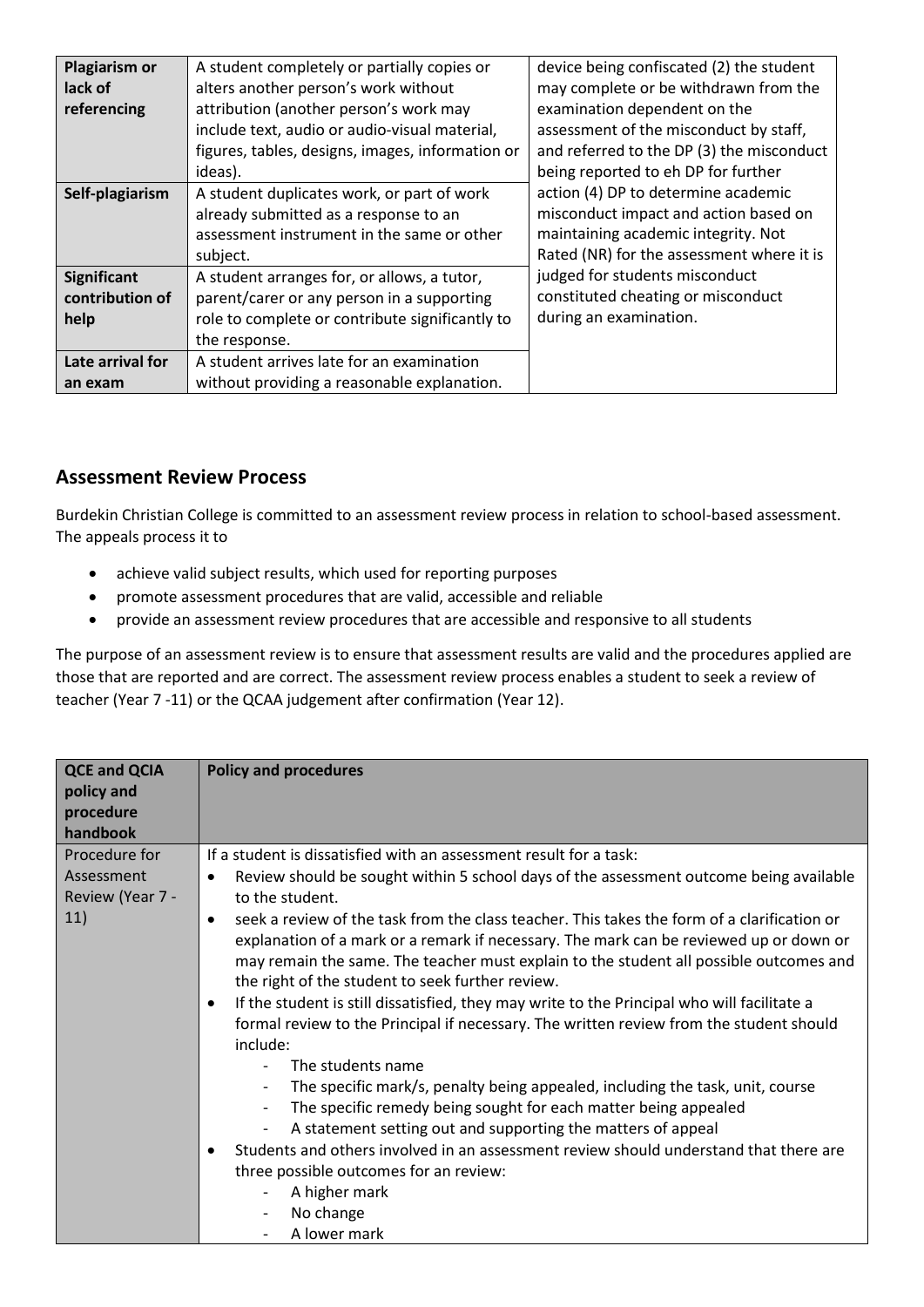| <b>Teachers responsibility</b>                                                                      |  |  |
|-----------------------------------------------------------------------------------------------------|--|--|
| Teachers to facilitate a meeting with the student and clarify the mark given.<br>$\bullet$          |  |  |
| Teachers must explain to the student all possible outcomes and how to seek a formal<br>$\bullet$    |  |  |
| review from the Principal.                                                                          |  |  |
| During a formal review the classroom teacher will need to provide:<br>$\bullet$                     |  |  |
| Written evidence of steps taken to resolve the issue                                                |  |  |
| The assessment task with clean rubric or marking scheme<br>$\overline{\phantom{a}}$                 |  |  |
| A statement setting out matters related to the appeal from the marker's                             |  |  |
| perspective                                                                                         |  |  |
| Deputy Principal to facilitate a formal review to the Principal                                     |  |  |
| Principal will make a decision and communicate the outcome of the assessment review to<br>$\bullet$ |  |  |
| the student.                                                                                        |  |  |
| QCAA communicates confirmed results to schools via the QCAA Portal. Burdekin Christian              |  |  |
| College may request a review of confirmed result/s for one or more students if an exception         |  |  |
| or anomaly is recognised, within the timeline specified by the QCAA.                                |  |  |
|                                                                                                     |  |  |
| <b>College responsibility</b>                                                                       |  |  |
| Must provide, in a template provided by the QCAA, clear written justification for the               |  |  |
| provisional mark awarded by the school                                                              |  |  |
| May need to submit files of student response/s for review using a method specified                  |  |  |
| by the QCAA.                                                                                        |  |  |
| The outcome of a review may be a change to the student's mark (higher or lower<br>٠                 |  |  |
| than the confirmed result), or that the confirmed mark stands.                                      |  |  |
| Communicate to students the process of the review<br>٠                                              |  |  |
| Communicate to students the outcome of the review process                                           |  |  |
|                                                                                                     |  |  |

| <b>BCC Board Approval Dates:</b> |                    |  |  |  |
|----------------------------------|--------------------|--|--|--|
| <b>Approval Date</b>             | <b>Next Update</b> |  |  |  |
|                                  | January 2024       |  |  |  |
|                                  |                    |  |  |  |
|                                  |                    |  |  |  |
|                                  |                    |  |  |  |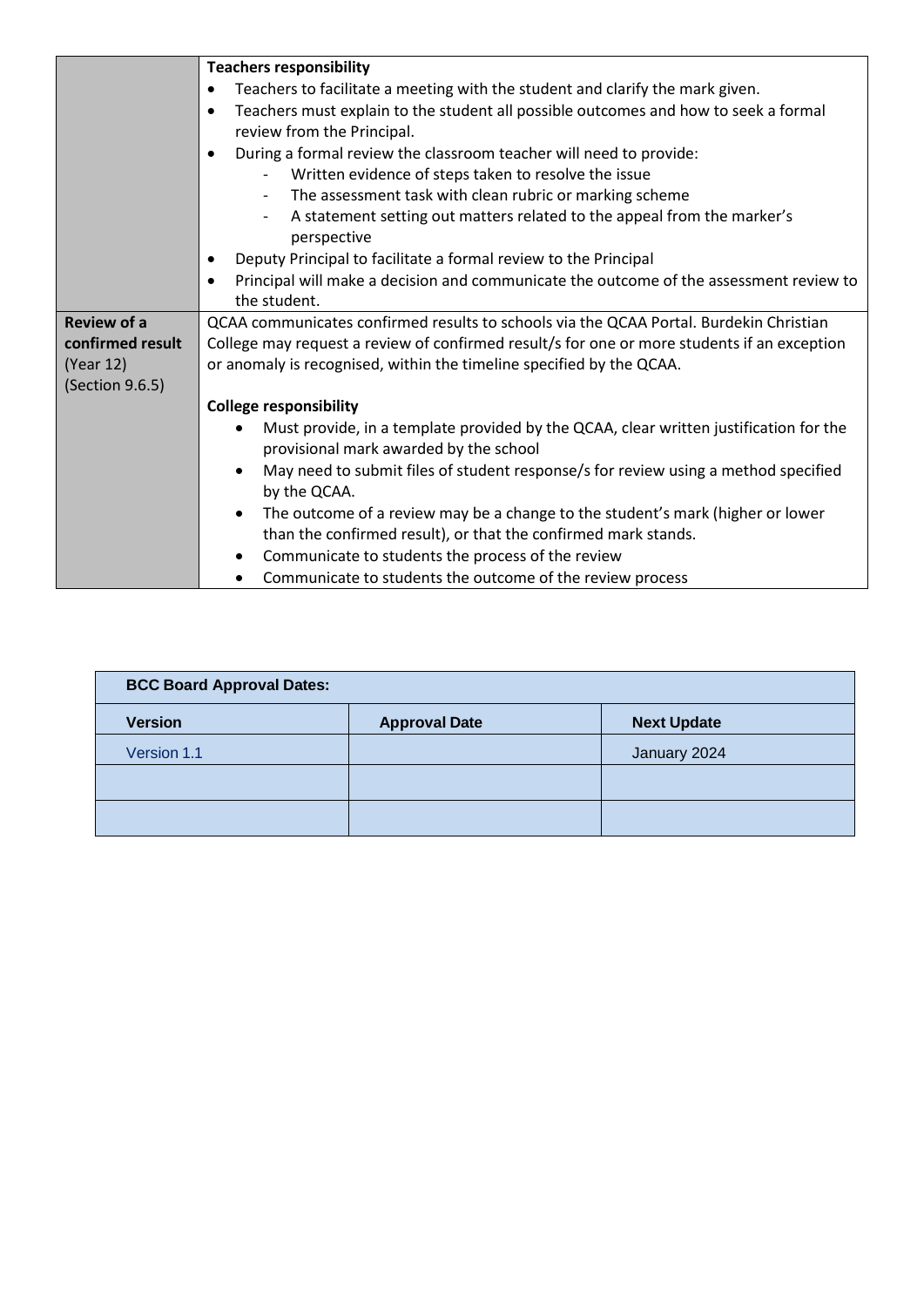## **Appendices**

Appendix 1 – Student 7- 12 Request for Assessment Extension (for use where AARA is not applicable)

This form is used where a student is requesting as assessment extension regarding a piece of assessment including:

- Checkpoint, draft or due date extension, and/or;
- Amended assessment task or modifying the conditions of the assessment task

| Section A - Student Details / Statement                                                |  |  |  |  |
|----------------------------------------------------------------------------------------|--|--|--|--|
|                                                                                        |  |  |  |  |
|                                                                                        |  |  |  |  |
|                                                                                        |  |  |  |  |
|                                                                                        |  |  |  |  |
| Reason for Request: (supporting documentation to be attached e.g. Medical Certificate) |  |  |  |  |
|                                                                                        |  |  |  |  |
|                                                                                        |  |  |  |  |
|                                                                                        |  |  |  |  |
|                                                                                        |  |  |  |  |
| Section B-Subject teacher to complete                                                  |  |  |  |  |
| <b>Teacher Comment:</b>                                                                |  |  |  |  |
|                                                                                        |  |  |  |  |
|                                                                                        |  |  |  |  |
|                                                                                        |  |  |  |  |
| Teacher Signature: Management Contractor                                               |  |  |  |  |
| Section C - Deputy Principal or Principal                                              |  |  |  |  |
| Request Supported? YES / NO (please circle)                                            |  |  |  |  |
|                                                                                        |  |  |  |  |
|                                                                                        |  |  |  |  |
| Student is to submit this form to the classroom teacher for consideration              |  |  |  |  |
| <b>Guidelines for use of this form:</b>                                                |  |  |  |  |

- It is the student's responsibility to complete the assessment extension request form
- Completion of this form does not constitute a guaranteed change of conditions e.g. extension
- An Assessment Extension Request form must be completed for each assessment item.